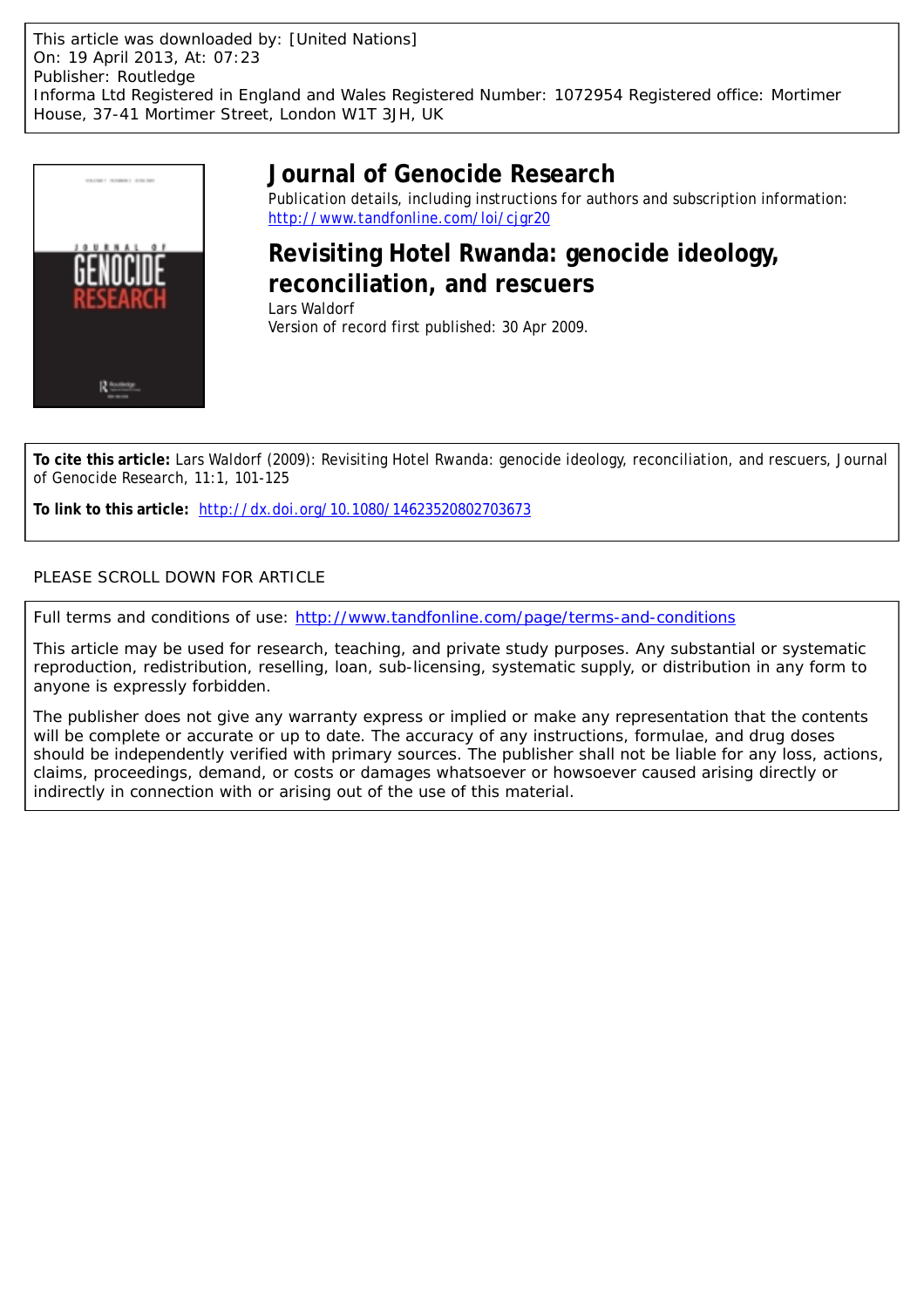

# Revisiting Hotel Rwanda: genocide ideology, reconciliation, and rescuers

LARS WALDORF

This article examines the tensions between the Rwandan government's discourse on reconciliation and its fight against negationism. It shows how the government's campaign against negationism has taken shape—from the law against "divisionism" in 2001 to recent accusations of "genocide ideology." The article also explores the treatment of Hutu rescuers at the national level. It raises concerns that the broad definition and application of genocide ideology may have a negative impact on reconciliation in Rwanda.

[N]ational reconciliation does not mean forcing people to subscribe to an ideology or to obey a new form of authority unquestioningly. As for reconciliation, it is as if Rwandans have been handed over from one administration to another without ever acquiring the right to think for themselves. . . . We can criticize the way in which the official policy of reconciliation is conducted, but we must remember that it takes two to achieve reconciliation, and many people on the other side are not playing by the rules either. I am not only referring to Hutu extremists in exile who are proud of their crimes. I am thinking of those inside the country who have not always succeeded in shaking off the terrible propaganda which led them to murder. $\frac{1}{1}$ 

#### Introduction

The *Hôtel des Mille Collines* is a surreal place. A few years ago, a Rwandan human rights activist was sipping his Primus beer by the pool when he suddenly told me, "I remember drinking the water out of there." It was the first and last time he mentioned his own experience of the genocide. Without such irruptions of memory, one is hard-pressed to reconcile this edifice to the expat lifestyle with the setting for *Hotel Rwanda* (2004). For there is no monument bearing witness to the remarkable fact that no one died here in 1994. In a country obsessed with remembering the genocide, whose verdant hills are pockmarked with stark memorials to the dead, the few places where people were saved appear all but forgotten.

I finally had a chance to stay as a guest at the Mille Collines in June 2008 when I attended a conference marking the government's accomplishments in the justice

ISSN 1462-3528 print; ISSN 1469-9494 online/09/010101-25 © 2009 Taylor & Francis DOI: 10.1080/14623520802703673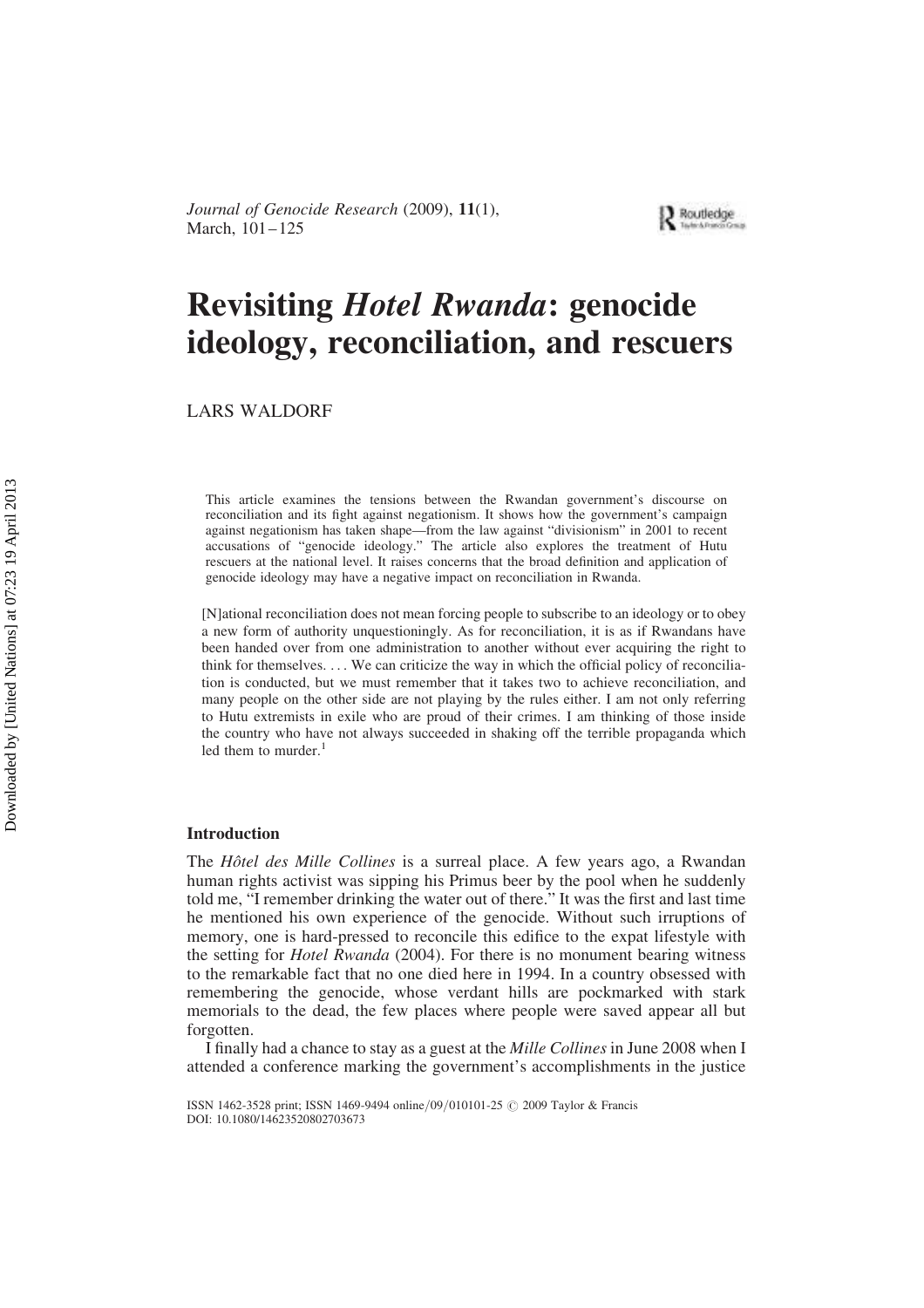sector. The small shop in the lobby was selling Hotel Rwanda or the Tutsi Genocide as Seen by  $\hat{H}$ ollywood,<sup>2</sup> an angry screed against Paul Rusesabagina, the man made famous by Hotel Rwanda for saving the Mille Collines' 1,268 refugees. The book not only casts doubt on Rusesabagina's heroism, it also charges him with "genocide ideology." One of the book's authors is the public relations adviser to President Paul Kagame. Kagame himself has repeatedly criticized Rusesabagina as a false hero.<sup>3</sup> During the conference, Rwanda's Minister of Justice, Tharcisse Karugarama, reacted sharply to criticism from Alison Des Forges, a senior adviser for Human Rights Watch, saying that she was becoming "a spokesperson for genocide ideology"—even though she had warned of a possible genocide in early 1993, helped mobilize policymakers and publics against the genocide in 1994, and later, as an expert witness, helped convict many *génocidaires* at the International Criminal Tribunal for Rwanda (ICTR) and in Belgian and Swiss courts.<sup>4</sup> So, how did Rwanda's most famous rescuer and the ICTR prosecutor's star witness come to be tarred as exponents of "genocide ideology?"<sup>5</sup> Is Rusesabagina right when he asserted that "[i]n Rwanda, each and every Hutu who doesn't necessarily agree with the government is. . . qualified as a revisionist, a negationist?"<sup>6</sup> And what does all this say about Rwanda's progress toward reconciliation?

As we approach the fifteenth commemoration of the 1994 genocide, in which three-quarters of the minority Tutsi population were slaughtered, this article reflects on Rwanda's use of genocide denial laws to protect survivors, combat hatred and lay the groundwork for reconciliation. Rwanda certainly needs laws protecting the country from both genocide denial (negationism) and "genocide ideology." Every April, the designated month of mourning and commemoration, there are vivid reminders that unrepentant *génocidaires* still live among the survivors. In April 2008, someone threw a grenade at the country's main genocide memorial and museum, killing one of the guards. The previous April, a radio talk show caller expressed the need to "finish the job." At the same time, negationist propaganda is preached by génocidaires across the border in eastern Congo or on trial at the ICTR, as well as by some Rwandan exile groups in Europe.<sup>7</sup> The Rwandan government and genocide survivors have reason to fear that negationists—or "assassins of memory" (in Pierre Vidal-Naquet's evocative phrase)8—are preparing the ground for future anti-Tutsi violence. Yet, the accusations against Rusesabagina and Des Forges raise worrisome questions about whether the laws and policies in place against genocide ideology go too far.

This article examines the tensions between the government's discourse on reconciliation and its fight against negationism. It opens with a quick overview of the 1994 genocide, the government's discourse on reconciliation, and the main types of negationism. It then shows how the government's campaign against genocide ideology has taken shape—from the law against "divisionism" in 2001 to recent accusations of "genocide ideology." The article next explores the treatment of Hutu rescuers, with particular emphasis on recent accusations against two high-profile rescuers. Finally, the article concludes that the broad definition of genocide ideology and its use against Hutu rescuers does not augur well for reconciliation in Rwanda.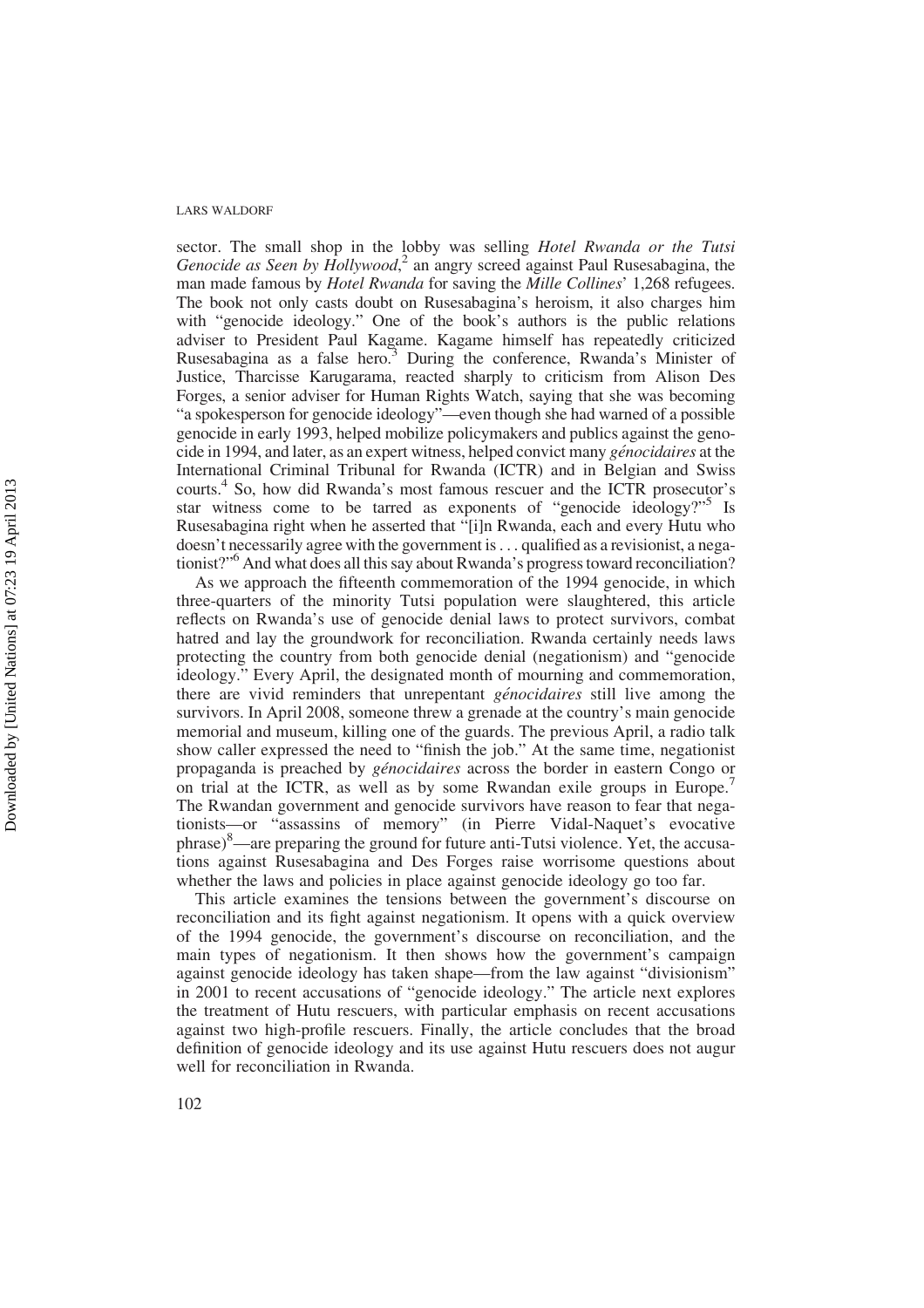#### Background: genocide, reconciliation, and negationism

The 1994 Rwandan genocide was remarkable for its speed, intimate violence, and widespread participation: an estimated 200,000 killers massacred at least half a million Tutsi in a mere 100 days.<sup>9</sup> Immediately after the genocide, the victorious Rwandan Patriotic Front (RPF) created a "Government of National Unity" that grouped together all the non-extremist political parties (which were nonetheless dominated by the RPF).<sup>10</sup> Yet, reconciliation only moved to the forefront of government policy in 1999 after the RPF largely defeated an insurgency in northwest Rwanda led by former génocidaires, the cooptation of Tutsi survivor organizations that had opposed reconciliation efforts and the justice system's failure to cope with the lengthy detention of  $120,000$  genocide suspects.<sup>11</sup> As a UN Special Rapporteur noted in 2000, "after five years of refusing to talk of reconciliation until justice is seen to be done, Rwandans now accept that reconciliation must be a national goal in its own right."<sup>12</sup>

In 1999, the government established the National Unity and Reconciliation Commission (NURC) as envisaged by the 1993 Arusha Peace Accords between the RPF and President Juvenal Habyarimana's regime.<sup>13</sup> The NURC has been running solidarity camps (ingando) since 1999 which all universitybound students are required to attend. The camps also have been used to reeducate demobilized soldiers, former insurgents, and released génocidaires before their reintegration into society.<sup>14</sup> The length and substance of *ingando* trainings vary depending on the targeted population, but all participants are taught Rwandan history, civic education, and national unity and reconciliation. In addition to promoting reconciliation, the NURC is also charged with "denouncing and fighting against acts, writings and utterances which are intended to promote any kind of discrimination, intolerance or xenophobia."<sup>15</sup> A week before the 2003 presidential elections, the NURC's executive secretary denounced former Prime Minister Faustin Twagiramungu, President Kagame's main challenger, for "spreading negative and divisive ideologies geared at planting seeds of ethnic hatred amongst Rwandans."<sup>16</sup>

In its reconciliation policies, the government seeks to (re)create the non-ethnic, harmonious society that supposedly existed before colonialism and Catholicism practiced divide and rule on Rwanda.<sup>17</sup> As President Paul Kagame has declared, "[w]e are inculcating a new outlook that is Rwandan, and not ethnic."<sup>18</sup> To accomplish this goal, the government has criminalized use of the terms "Hutu" and "Tutsi" in most public discourse through a 2001 law punishing "divisionism."<sup>19</sup> The 2003 Constitution reinforced this by committing the government to the "eradication of ethnic, regional and other divisions and promotion of national unity."<sup>20</sup> So far, this has not succeeded in eliminating ethnic discourse; it has merely driven it behind closed doors. On a recent visit to Kigali, a Rwandan acquaintance quietly told me how one of the luxury hotels was excluding Hutu from its swimming pool. Whether this is actually true or not, the striking thing is that Rwandans still talk about ethnicity—and, more worryingly, about ethnic grievances.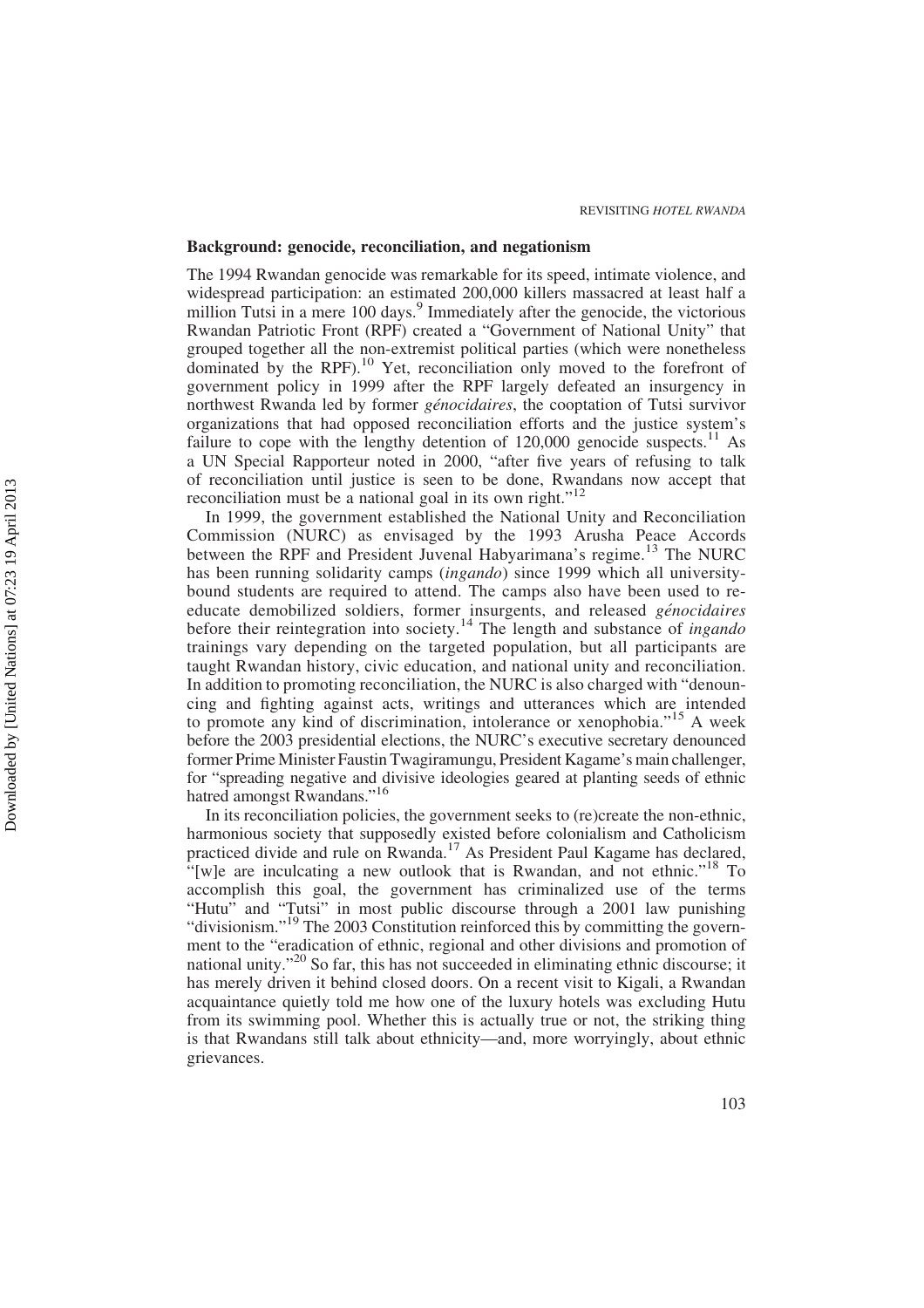There has always been an inherent tension between the government's forwardlooking reconciliation narrative, which seeks to erase ethnicity, and its backwardlooking genocide narrative, which inevitably emphasizes ethnicity. As Nigel Eltringham observed several years ago, the government risked replacing the old ethnic labels (Hutu/Tutsi) with new, but equally divisive, labels (génocidaire/ victim). $2<sup>1</sup>$  The tension between the reconciliation and genocide narratives came to the fore when the government launched its community courts (gacaca) for genocide suspects in 2002. In one neighbourhood in Kigali, a government official reassured people that it was acceptable to talk about ethnicity in the context of gacaca: "Here, we must not have fear to say that the ethnicity that was targeted during the genocide is that of the Tutsi." By contrast, the then Prosecutor General of Nyabisindu, a charismatic Tutsi survivor, told a crowd in the Butare stadium: "Don't say I'm a survivor and show yourself before everybody. I don't want ethnicity. No Tutsi, no Hutu, no Twa. We are all Rwandans."<sup>22</sup> Obviously, it is difficult to talk about a genocide targeting the Tutsi minority without mentioning ethnicity. Nonetheless, the government made serious efforts to avoid ethnic labelling in its discourse on genocide. For example, President Kagame elided ethnicity in his speech at the 2006 genocide commemoration ceremony: "the citizens of the country" were mobilized "into killing their fellow Rwandans."<sup>23</sup>

Since 2008, however, the government has reemphasized ethnicity in describing the 1994 genocide. A constitutional amendment added new ethnicized language to that portion of the preamble that stresses reconciliation: "Emphasizing the necessity to strengthen and promote national unity and reconciliation which were seriously shaken by the 1994 tutsi genocide and its consequences" (original emphasis).<sup>24</sup> References to the genocide throughout the 2003 Constitution were modified in a similar fashion.<sup>25</sup> At a 2008 conference on the "Tutsi Genocide and Reconstruction of Knowledge" in Kigali, a government official, who was moderating a panel discussion, gently chided an audience member for using the term "Rwandan genocide" and reminded him that the new term was "Tutsi genocide."<sup>26</sup> The President's special adviser on public relations also used this new terminology in the subtitle of his book on "Hotel Rwanda": "The Tutsi Genocide as Seen by Hollywood."<sup>27</sup> One long-time Rwanda observer worried that the term "Tutsi genocide" winds up "making ethnicity paramount" again.<sup>28</sup> Furthermore, the government's emphasis on collective Tutsi victimization implicitly imposes collective guilt on Hutu, and consequently complicates the search for reconciliation.<sup>29</sup>

The terminology gets even more complicated out on Rwanda's hills. With no word for genocide in Kinyarwanda, the RPF has promoted three successive neologisms: first, itsembabwoko [extermination of an ethnicity], then itsembabwoko n'itsembatsemba [extermination of an ethnicity (i.e. Tutsi) and extermination to the nth degree (i.e. Hutu opponents of the genocide)], jenoside [genocide] and, most recently, jenoside yakorewe Abatutsi [genocide against the Tutsi]. The initial shift in terminology seemed to reflect an official repudiation of ubwoko [ethnicity] in keeping with the emphasis on unity and reconciliation.<sup>30</sup> But now the pendulum has swung back in the other direction to stress ethnicity thereby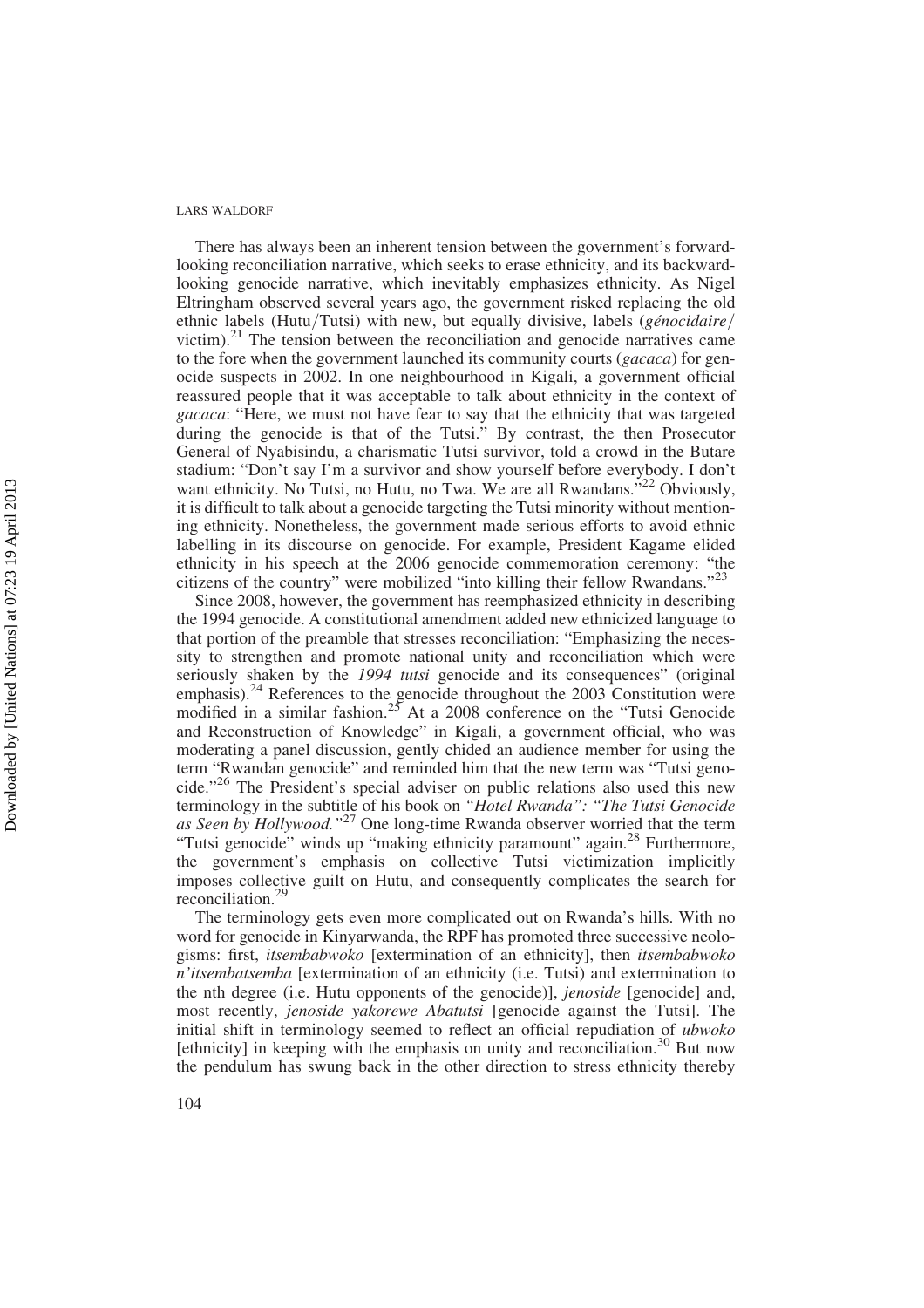exposing the emptiness of the reconciliation discourse. In practice, many ordinary Rwandans—even some Tutsi survivors—continue to use the familiar terms for war (intambara) and killings (ubwicanyi). This partly reflects the fact that many Rwandans view the genocide as the culmination of a four-year civil war, rather than as a three-month historical rupture.<sup>31</sup> Yet, it may be that this also signifies resistance to the official genocide narrative—a (partially) "hidden transcript."<sup>32</sup>

Negationism, "divisionism," and "genocide ideology" are separate and distinct phenomena that often become conflated in the Rwandan context. To disentangle these concepts and their manifestations, it is first necessary to understand the basic outlines of the RPF's genocide narrative. The RPF views the 1994 genocide as the culmination of a series of (smaller) genocides that began with the so-called "Social Revolution" of 1959, when Belgian colonialists and missionaries switched allegiance from the Tutsi minority to the Hutu majority and condoned anti-Tutsi violence. According to the RPF, the 1994 genocide resulted from a combination of "colonial divide and rule," "bad leadership," extremist political parties, a virulently anti-Tutsi ideology, the "hate media" that disseminated this ideology, and an uneducated peasantry steeped in habits of obedience.<sup>33</sup> This is then used to justify the need for tight restrictions on multi-party democracy, freedom of speech, and freedom of the press, as well as the re-education of the population through *ingando*.<sup>34</sup>

The RPF generally views alternative historical interpretations as political challenges to its legitimacy which need to be condemned as negationism or even genocide ideology. At a 2003 conference in Kigali, the economic historian Philip Verwimp suggested that Rwandan schools teach historiography rather than "History." A government minister responded brusquely that "[t]here is one truth and we know it."<sup>35</sup> Those who deviate from the RPF's genocide narrative often find themselves tarred as negationists. For example, a former head of IBUKA criticized Rusesabagina for not making clear that the genocide had been planned since the 1960s: "Rusesabagina's distortion of history proves his negation and sectarian stance because you cannot talk about the genocide while avoiding its main historical landmarks."<sup>36</sup> Similarly, the authors of *Hotel* Rwanda attack Rusesabagina as a negationist partly because "[h]e fails to point out: the negative impact of the colonial heritage that preached and practised the policy of divide and rule that led to the rupture of Rwandan society [and] the fact that the genocide was planned long before 1994.<sup>37</sup> While Rusesabagina can certainly be criticized for revisionist tendencies, it seems a stretch to accuse him of genocide denial. For, he has repeatedly acknowledged the genocide of the Tutsi minority in 1994 whether in his speeches, his autobiography, or his broadsides.<sup>38</sup> As he recently explained in a London courtroom: "No reasonable human being can say there was no genocide. ... But this is not a reason why we should not talk about war crimes and crimes against humanity [committed by the RPF]."39

I do not want to suggest that government concerns about negationism are unfounded. Indeed, it thrives within certain Rwandan exile circles in Europe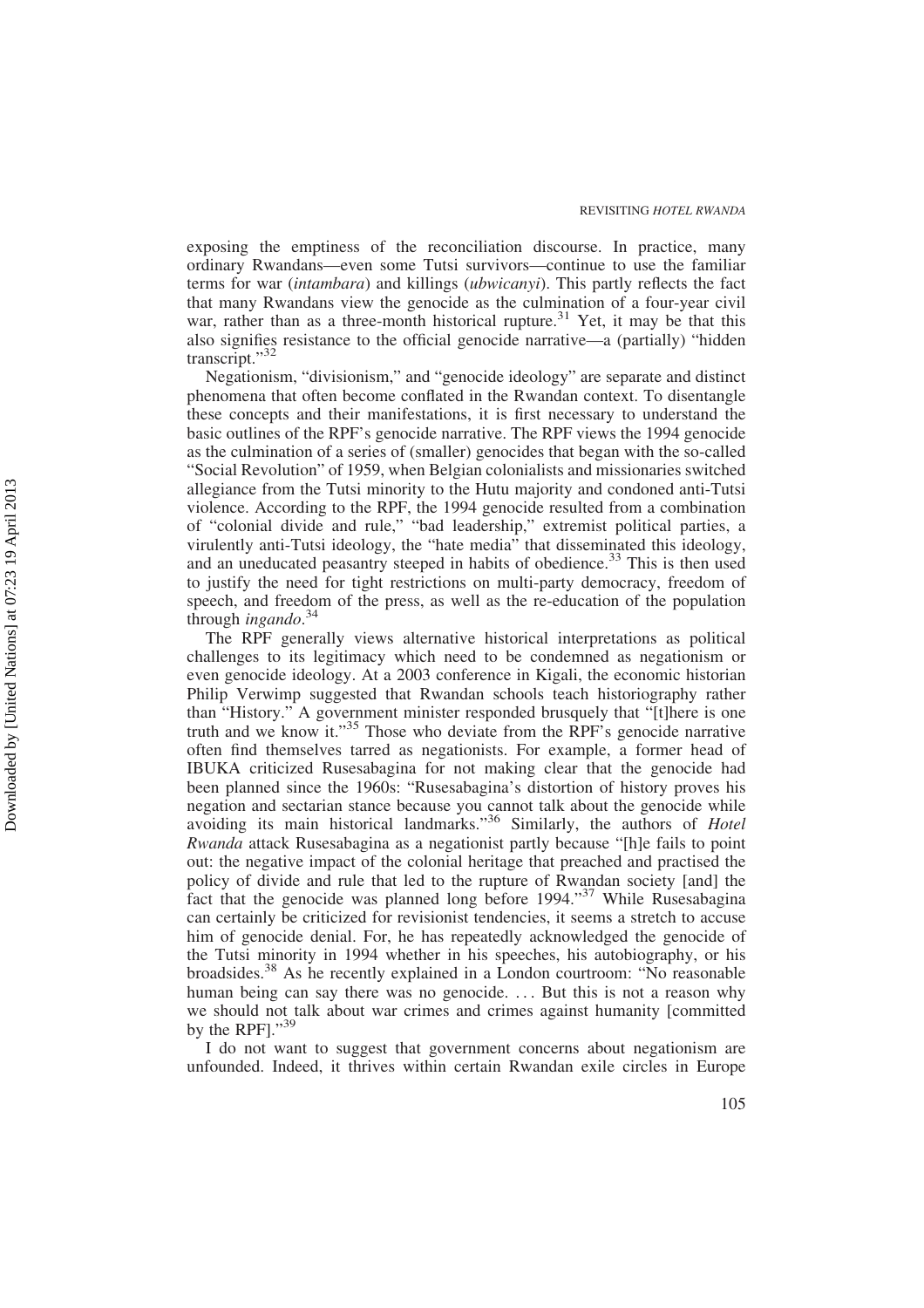and Congo and is then channelled to wider audiences using the Internet. When I lived in Rwanda from 2002 to 2004, I would receive unwanted Internet communiqués from an exile group calling itself the Rassemblement pour le Retour des Refugies et la Democratie au Rwanda (RDR), some of which were explicitly negationist.<sup>40</sup> In the Rwandan context, genocide denial takes several familiar manifestations: (1) asserting that war alone was responsible for the body count; (2) blaming the victim group; and (3) promoting moral equivalency.<sup>41</sup>

Like other twentieth century genocides, the Rwandan genocide happened in the context of a conventional war between the Forces Armées Rwandaises and the Rwandan Patriotic Front.<sup>42</sup> This makes it easier for negationists to insist that what occurred in 1994 was simply war and self-defence, not genocide. Most of the high-ranking genocide suspects at the ICTR subscribe to some variation of this argument. According to this line of thinking, it was the RPF that shot down President Habyarimana's plane on April 6, 1994 and resumed the war, thus triggering the killings of Tutsi. They contend that there was no genocidal plan, but rather spontaneous public anger over the death of the nation's beloved leader. Not long ago, this theory received a boost from a French magistrate who charged President Kagame and his top military advisors with bringing down the plane.<sup>43</sup> In response, the Rwandan government accused the French judge of assisting genocide denial, expelled French diplomats and some ordinary French citizens, and issued a lengthy report accusing top French officials of complicity in the genocide.<sup>44</sup> Yet, the allegations against the RPF—the truth of which may never be known—do not absolve Hutu extremists from having used the plane crash as a pretext for launching a planned—though perhaps incompletely planned—extermination campaign.

Genocide denial often comes disguised as moral equivalency. Some claim that there are as many (or even more) Hutu victims of the RPF than Tutsi victims of the genocidal government. Ramsey Clark, the former US Attorney General, made this argument while defending a 76-year old Adventist pastor before the UN Tribunal: "There was not one general genocide in which only Hutus killed only Tutsis. . . . Hundreds of thousands of Hutus were killed in Rwanda." Andre´ Sibomana, a Rwandan human rights activist, once described this as "a more furtive but equally dangerous" form of denial:

They are trying to outbid each other; they want the number of people killed by the RPF to be on a level with the people killed during the genocide, to restore a kind of equality. . . . It's totally absurd. Deaths don't compensate for each other; they don't cancel each other out; they simply add up.<sup>45</sup>

While the RPF did commit war crimes (and perhaps crimes against humanity) against Hutu civilians in Rwanda,  $46$  there is no moral equivalency because the scope and intent was very different from the genocide of Tutsi civilians in 1994.<sup>47</sup>

Several factors in contemporary Rwanda may make the population more susceptible to negationist propaganda. First, Rwandan history has not been taught in primary and secondary schools since the genocide.<sup>48</sup> As a consequence, children mostly learn history from their parents, who were schooled under the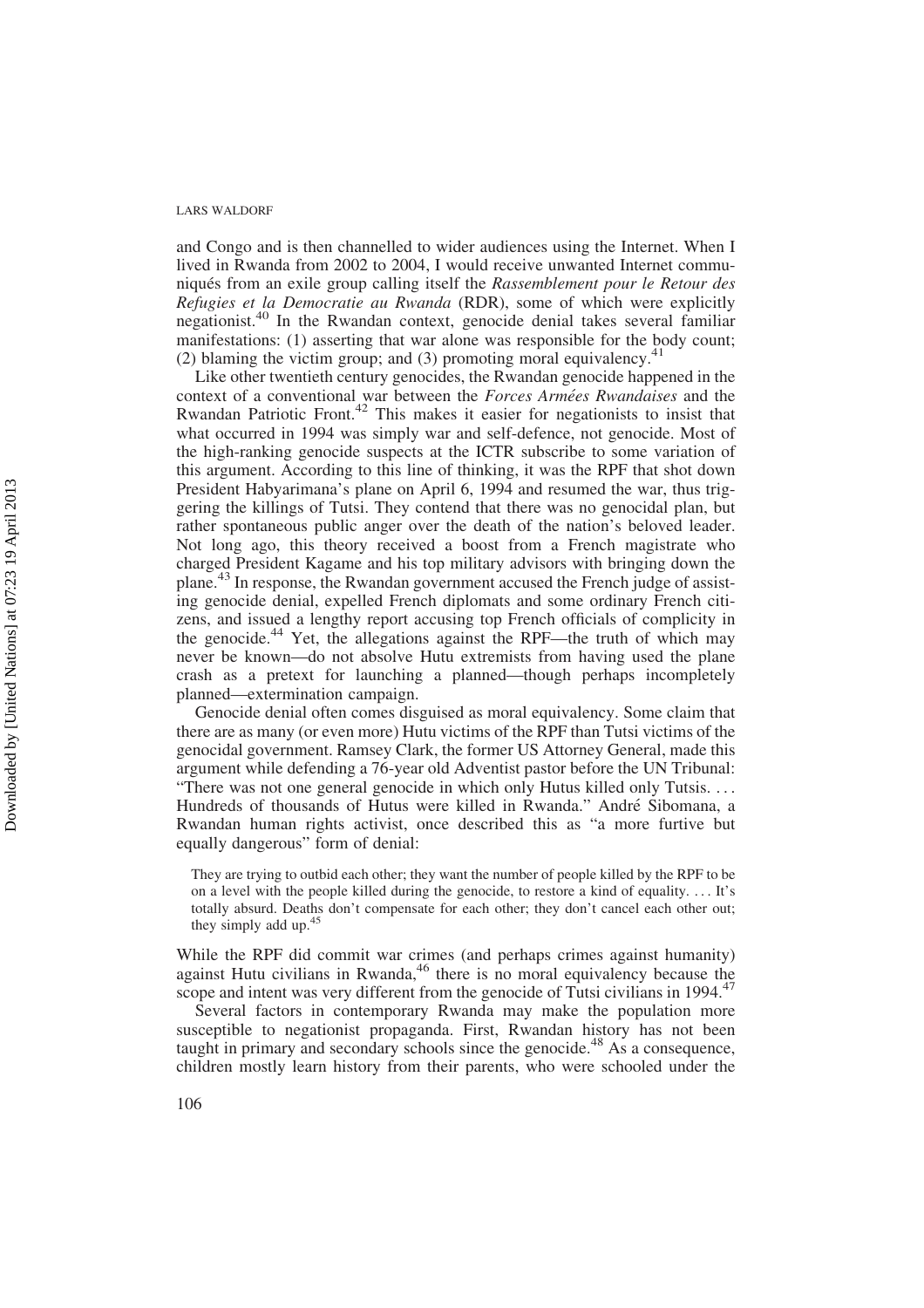Habyarimana regime's anti-Tutsi ideology. Second, the imposition of collective guilt on Hutu and the lack of official accountability for RPF war crimes encourage talk of double-genocide and victor's justice.<sup>49</sup> Finally, as argued below, the government's campaign against what it terms "genocide ideology" has made it much harder to distinguish true negationism from unwanted political criticism.

To combat negationist propaganda, the government has adopted several legal instruments. The 2003 Constitution criminalizes "[r]evisionism, negationism and trivialization of genocide" although it does not define the terms.<sup>50</sup> The 2003 Law Punishing Genocide, is more precise, stating that "any person who will have publicly shown, by his or her words, writings, images, or by any other means, that he or she has negated the genocide committed, rudely minimized it or attempted to justify or approve its grounds, or any person who will have hidden or destroyed its evidence."<sup>51</sup> Under that law, which can carry prison terms ranging from 10 to 20 years, Rwandan prosecutors charged 243 people with revisionism and negationism between mid-2007 and mid-2008. Roughly half were acquitted, with the remainder receiving prison sentences (including eight who were given life terms).<sup>52</sup> In one case, a person was sentenced to 20 years for "gross minimization of the genocide" after having publicly testified about RPF war crimes in a community court ( $gacaca$ ) genocide trial.<sup>53</sup>

The 2003 Constitution also created a National Commission for the Fight Against Genocide which, like the National Unity and Reconciliation Commission, focuses on education, research and advocacy. The Commission's responsibilities include establishing a genocide research and documentation centre, commemorating the genocide, advocating for genocide survivors, and "organiz[ing] a permanent framework for the exchange of ideas on genocide, its consequences and the strategies for its prevention and eradication."<sup>54</sup> The Commission took the lead role in organizing a four-day conference on the "Tutsi Genocide and Reconstruction of Knowledge" in July 2008.

#### The Government's campaign against "divisionism" and "genocide ideology"

From 1995 until 2000, the RPF tightened its hold on power. One way it did so was through "accusatory practices": Hutu critics were branded "génocidaires," while Tutsi critics were denounced as "monarchists."<sup>55</sup> Denunciation also became part of everyday life on Rwanda's hills as neighbours settled local scores through genocide accusations (both true and false): "For a house, for a field or a tool, people are denounced without evidence, and awkward neighbours are arrested."<sup>56</sup> As a result, Rwanda's prisons were overflowing with 120,000 genocide suspects by 2000. Starting in 2001, the government's accusatory language changed and evolved: prominent Hutu critics have been successively charged with "divisionism," "negationism," and, most recently, "genocide ideology."<sup>57</sup> The reasons for this shift in accusatory practices are unclear, though the label "divisionism" seemed to reflect the government's increased discourse on "unity and reconciliation." Perhaps, it also had become somewhat embarrassing to charge long-serving, reintegrated Hutu members of government with genocide participation.<sup>58</sup>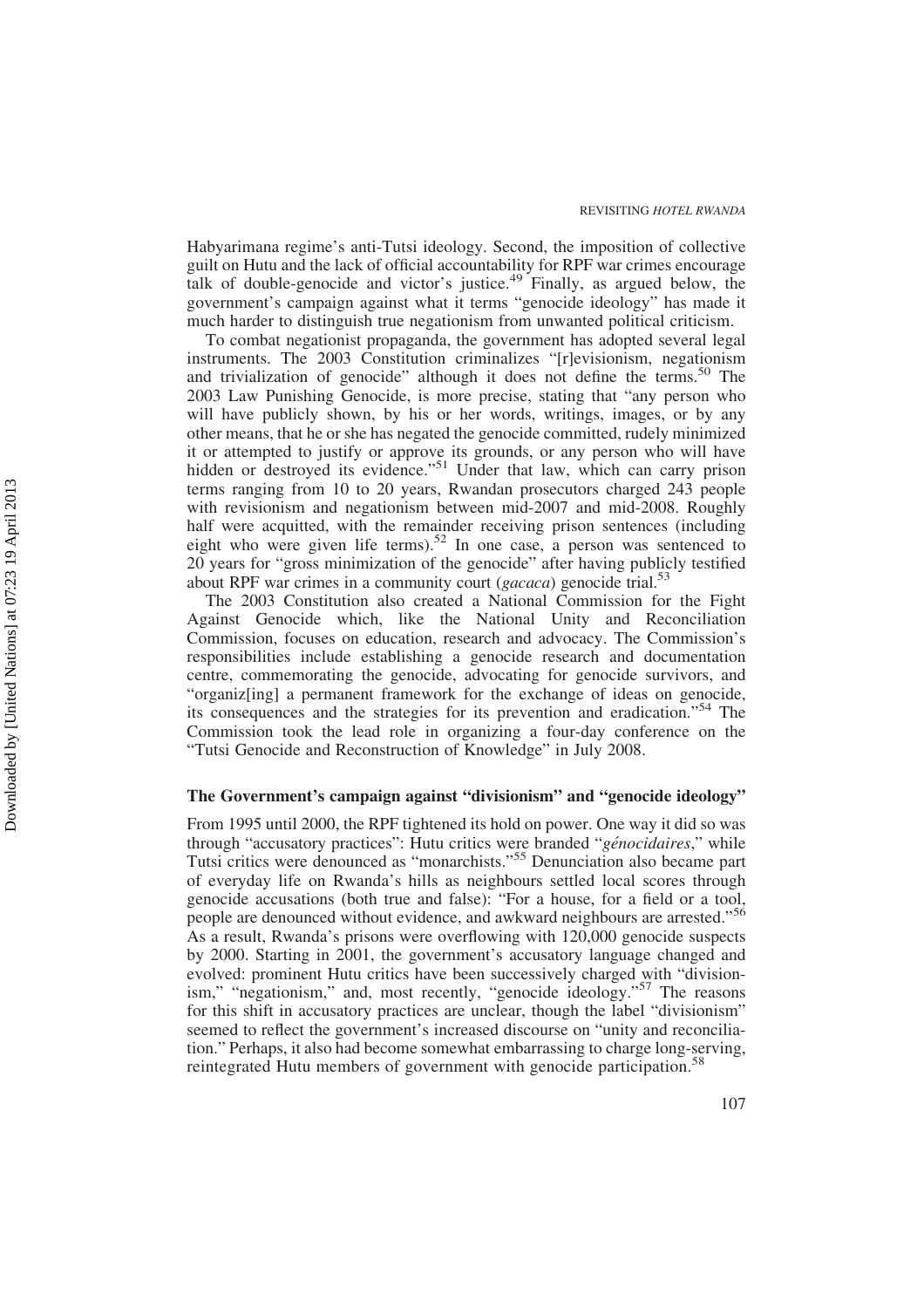#### "Divisionism"

In late 2001, the government passed a law that punishes "divisionism" (sectarianism) and discrimination with prison sentences ranging from three months to five years. The law defines divisionism in a circular fashion as occurring "when the author makes use of any speech, written statement or action that causes conflict that causes an uprising that may degenerate into strife among people [sic]."<sup>59</sup> Similarly, the 2003 Constitution adopted a vague prohibition on divisionism, stating that the "[p]ropagation of ethnic, regional, racial, or discrimination or any other form of division is punishable by law."<sup>60</sup> Accusations of divisionism have been made against a range of perceived political opponents, both Hutu and Tutsi. For example, in advance of the 2003 national elections, a parliamentary commission charged the *Mouvement Démocratique* Républicain (MDR), the strongest of the opposition parties, with sowing ethnic divisions and recommended its dissolution: "government must prosecute and take measures against persons who continue to stir up . . . the ideology of MDR PARMEHUTU which is based on discrimination and division, particularly those leaders of MDR who head these actions."<sup>61</sup> The report also called on the National Unity and Reconciliation Commission to watch over the MDR and everyone named in the report so as to prevent discrimination and divisionism.

The Commission's report named 46 individuals, including Dr Leonard Hitimana, an MDR parliamentarian well known for saving Tutsi during the genocide. The MDR quickly ceased to exist.<sup>62</sup> A few months later during the election campaigns, an RPF government minister accused the Parti Liberal of divisionism for focusing on Tutsi genocide survivors. The survivors' organization, IBUKA ["Remember"], whose leadership was co-opted by the RPF in 2000, followed suit and criticized unnamed political parties for exploiting the survivors' sufferings for their own divisionist ends.<sup>63</sup> As the EU election observer mission warned in mid-2003, "[s]uch a campaign against divisionism can, however, become a witch hunt."<sup>64</sup> The Parliamentary Commission also accused the journalists of Umuseso, an independent weekly newspaper, with being "propagandists of division."<sup>65</sup> Around the same time, government officials publicly likened it to Kangura, the hate journal, whose editor was convicted of genocide by the ICTR.<sup>66</sup> The charge seemed particularly far-fetched given that almost half the Umuseso journalists at the time were Tutsi (including one who had fought with the RPF). The most independent human rights NGO at the time, LIPRODHOR,<sup>67</sup> was also accused of divisionism by the parliamentary commission and, in June 2003, the government's official newspaper, Imvaho, accused LIPRODHOR of sowing division in Cyangugu province (southwestern Rwanda). The article published minutes of a private meeting between LIPRODHOR and its international partners (naming, among others, CARE, Trócaire, and the Belgian Embassy) as evidence that the international community was supporting and financing divisionism.<sup>68</sup>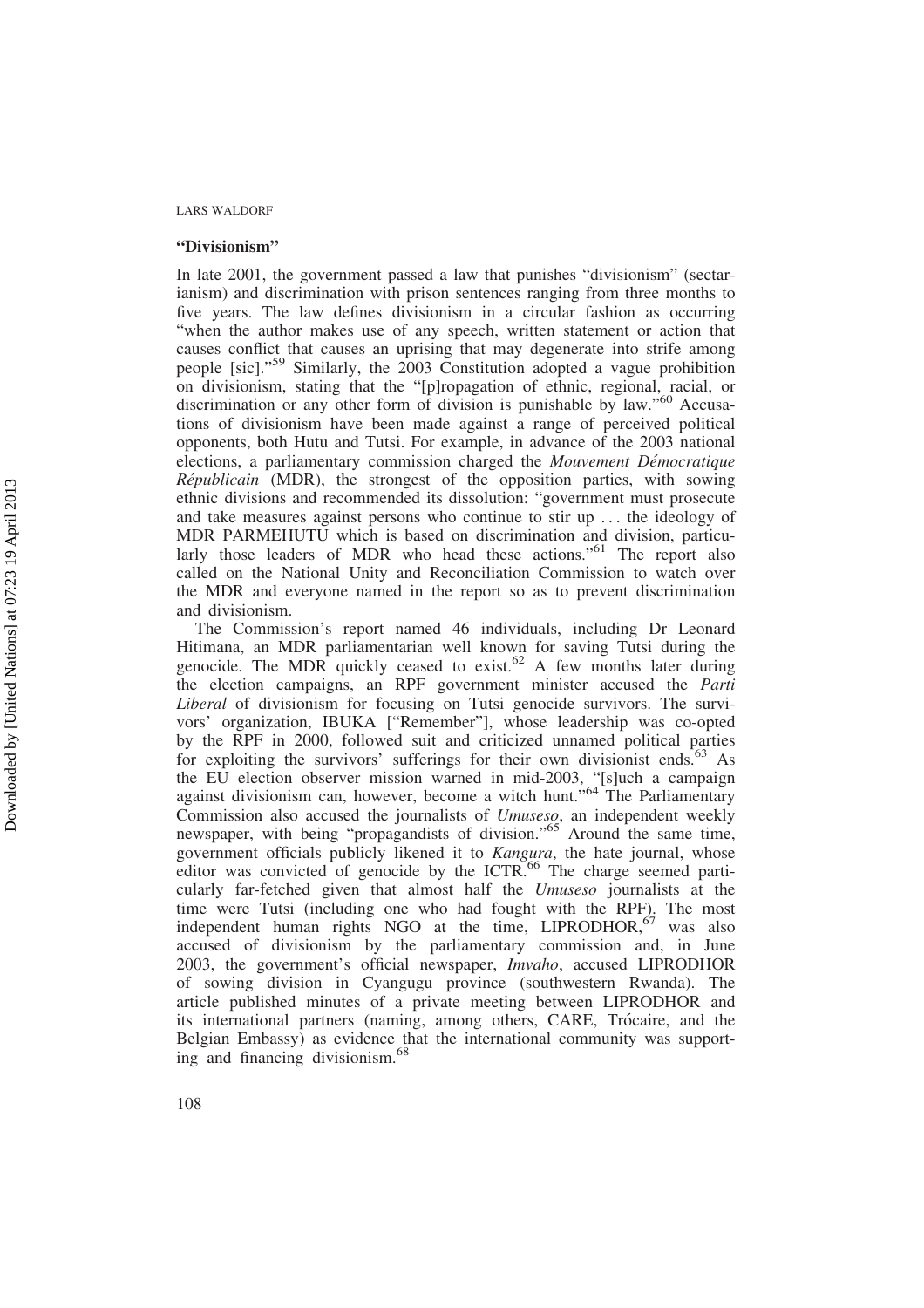#### "Genocide ideology"

Over the past few years, "genocide ideology" has become the dominant accusation, a catch-all phrase that seems to encompass negationism and divisionism. Unlike those other two charges, "genocide ideology" evokes a more immediate threat of a return to genocidal killings. Both the RPF's genocide narrative and its campaign against genocide ideology assume that anti-Tutsi ideology and propaganda drive genocidal violence. Yet, Scott Straus' research into ordinary perpetrator motivations and hate radio's reach challenges this assumption: he found that racist propaganda does not explain large-scale participation in the genocide. Instead, he attributes high participation to intra-Hutu enforcement and coercion.<sup>69</sup> If correct, then the government's emphasis on rooting out genocide ideology may be less effective in preventing future ethnic violence than it thinks.

The 2003 Rwandan Constitution requires the state to promote and enforce six fundamental principles, the first of which is "fighting the ideology of genocide and all its manifestations."<sup>70</sup> The 2003 Law Punishing Genocide, however, makes no mention of "genocide ideology." The government first deployed accusations of "genocide ideology" against political opponents in 2003. The 2003 Parliamentary Commission report made sporadic accusations of "genocide ideology" against the MDR and its leadership, though it focused on the ideology of divisionism. In a radio broadcast, Tito Rutaramera, a prominent RPF ideologue and then president of the Constitutional Commission, accused former Prime Minister Faustin Twagiramungu, who ran against President Kagame for the presidency, of always having allied himself with the ideology of killers—even though Twagiramungu was targeted during the genocide and had to be spirited out of the country by UN peacekeeping forces.<sup>71</sup> During the same period, a member of the government's human rights commission accused LIPRODHOR and Umuseso of promoting genocide ideology.<sup>72</sup> Even without a specific law in place, the government began reporting and prosecuting "genocide ideology" as a crime (using the 2002 law against divisionism). In 2005, one researcher found that local officials in two communities "almost arbitrarily branded" common crimes as "genocide ideology" if the victims were Tutsi genocide survivors.<sup>73</sup> Prosecutions for promoting "genocide ideology" appear to have increased over the past few years, with 1,304 cases brought between mid-2007 and mid-2008.<sup>74</sup>

In January 2004, the Rwandan Parliament established a commission to investigate the murder of three genocide survivors in Kaduha district (Gikongoro province).<sup>75</sup> Its official title was the "Ad Hoc Parliamentary Commission to Profoundly Analyse the Killings Perpetrated in Gikongoro Province, Genocide Ideology, and Those Who Propagate it Everywhere in Rwanda."<sup>76</sup> The Commission issued its report shortly after the tenth commemoration of the genocide in April 2004. That report not only accused the usual suspects (LIPRODHOR and Umuseso), it also charged the international community with "sowing division within the Rwandan population" through international NGOs "like ... Trócaire, CARE International, NPA [Norwegian People's Aid], etc."<sup>77</sup> The report also denounced the BBC, Voice of America and a multitude of Christian churches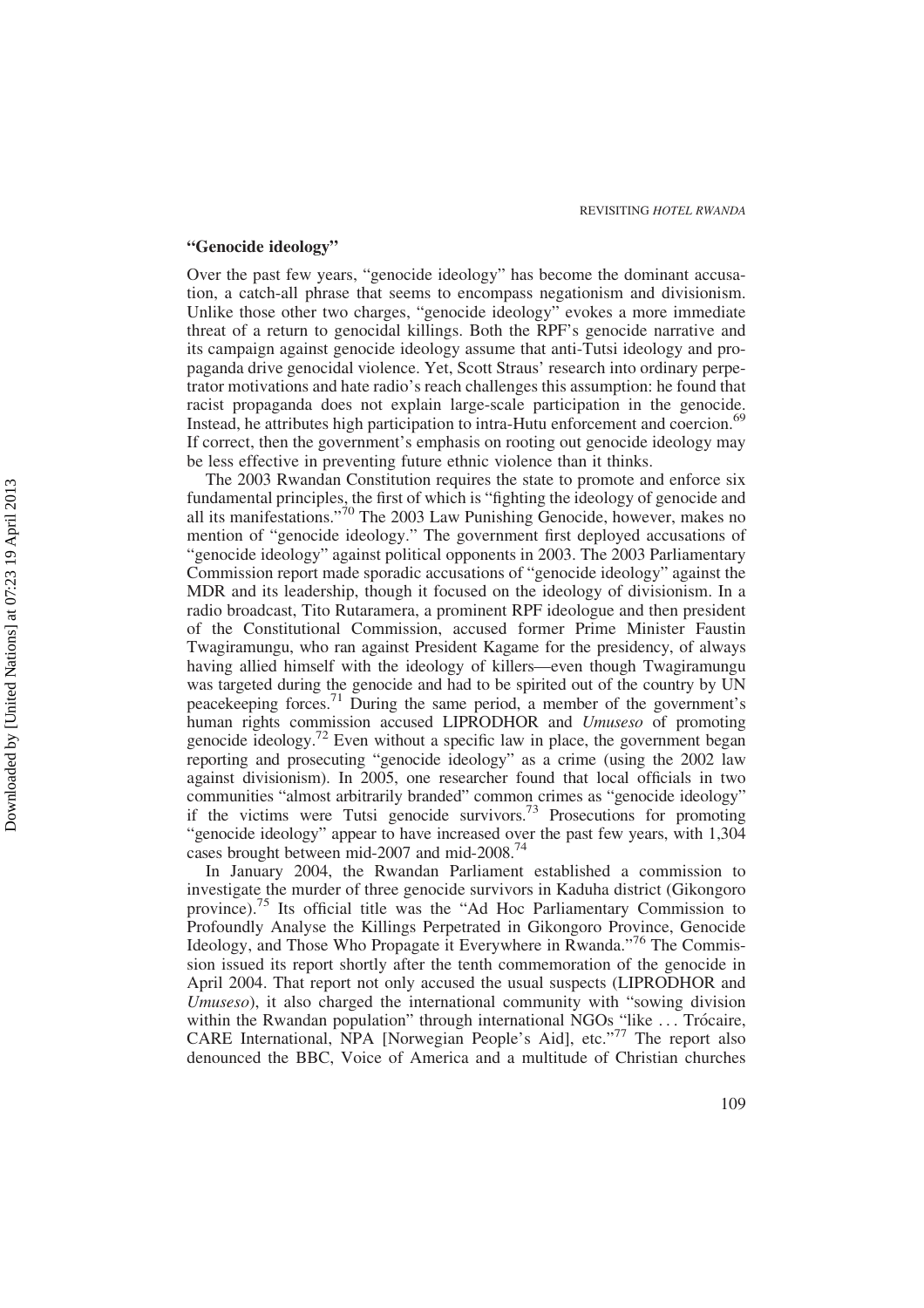as conduits of genocide ideology.<sup>78</sup> Rwanda's Roman Catholic bishops warned that the report "could serve as a pretext to spread rumours, pre-judge people, and to generate interminable hatred."<sup>79</sup> They further stated that "[n]o one has the right to attribute to another person, identified by name, a genocidal ideology without having certain and irrefutable proof."80

The Rwandan government eventually endorsed the Commission's report and issued a communiqué exhorting national and international NGOs harbouring genocide ideology to engage in self-criticism and "house-cleaning."<sup>81</sup> The communiqué also criticized international donors for supporting organizations implicated in genocide ideology.<sup>82</sup> That prompted a response from the European Union, which expressed concern over "the liberal use of the terms 'ideology of genocide' and 'divisionism.'"<sup>83</sup> In turn, the Rwandan government reacted strongly to the EU Declaration, arguing that the Rwandan populace clearly understood the meaning of the Kinyarwandan terms that had been "approximately" translated as genocide ideology and divisionism.<sup>84</sup> President Kagame also stated:

I wish to say that genocide and divisionism are not Kinyarwanda words and I don't know what it means in their [the EU] context. I suggest that they explain it themselves. What we should be asked is whether what we are doing for the country is good or not, and we will be ready to explain this.<sup>85</sup>

This exchange over the definition of "genocide ideology" may have prompted some government officials to consider drafting a law on genocide ideology something that only happened four years later.

Following the 2004 report, the Senate created a commission to look into genocide ideology's causes and cures. This commission released a 200-page report in 2006 which concluded that genocide ideology was "persisten[t]" but "not pervasive."<sup>86</sup> Early on, the report acknowledges the difficulty of providing "a systematic definition" of genocide ideology.<sup>87</sup> It then proceeds to define "genocide ideology" in very broad terms:

The ethnicist, anti-Tutsi, genocidal or pan-Hutu ideology takes the form of revisionism by denying genocide and its consequences, or by minimizing it. It takes a revisionist form by vaguely acknowledging genocide but, in the same breath, trying to justify it through counter accusations in order to cleanse the real culprits of any responsibility. In particular, the genocide ideology takes on the subtle form of a merciless war against any effort to rebuild consciousness of national citizenship and strives to encapsulate the Rwandan society for ever in the ethnicist deadlock. Finally, the genocide ideology takes the form of a political broadside, more often than not biased and unjust.<sup>88</sup>

The Senate Commission provided numerous examples of "revisionism," which include saying that "Hutus [are] detained on the basis of some simple accusation" or that "[there are] unpunished RPF crimes."<sup>89</sup> It also listed examples of "political broadside[s]" that constitute genocide ideology: "totalitarian regime muzzling the opposition, the press, freedom of association and of speech; accusation of divisionism against political opponents and civil society associations; guilty conscience of the international community that does not condemn sufficiently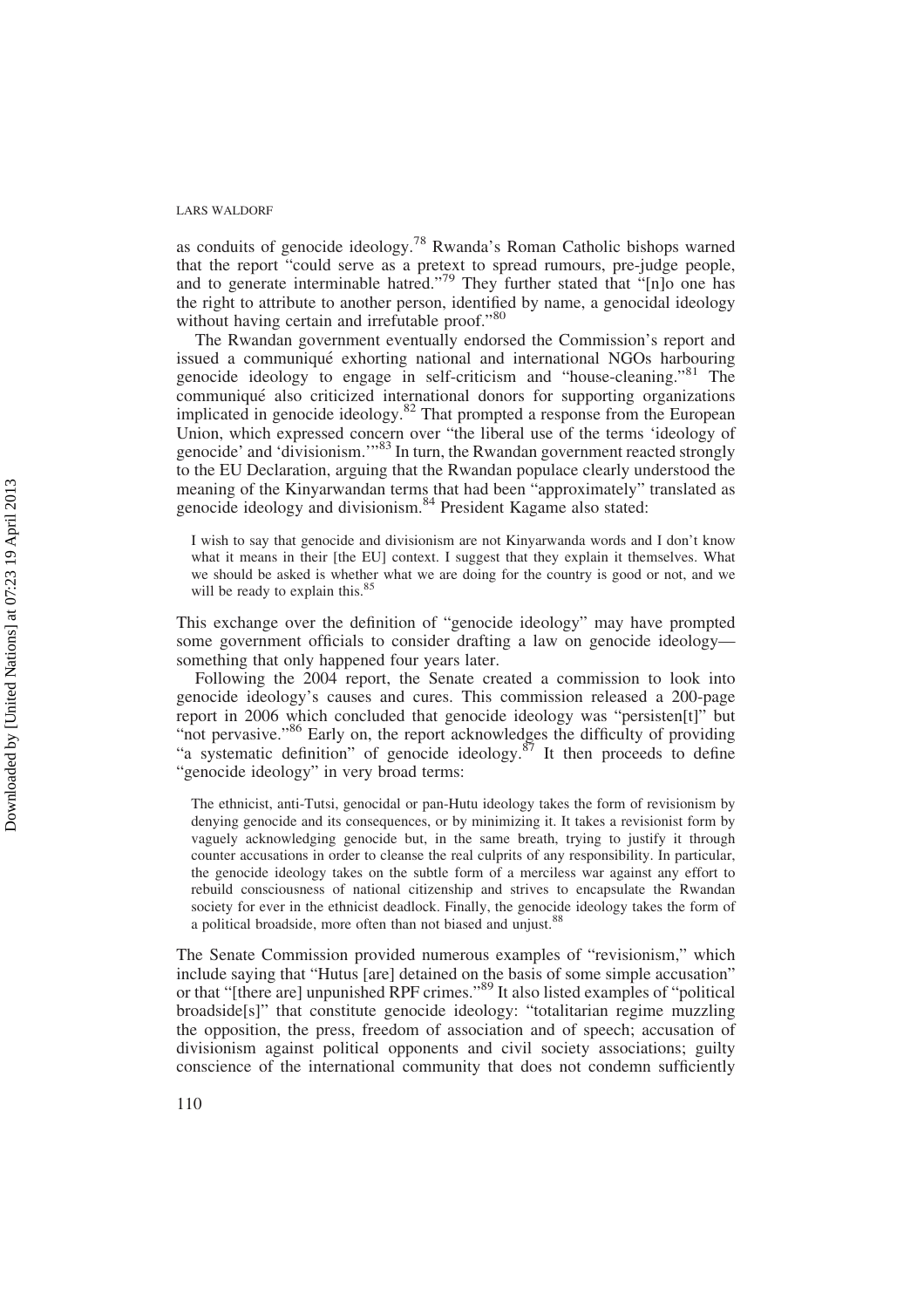the post-genocide regime; appeals to suspend international assistance...."<sup>90</sup> The Senate Report thus conflates genocide ideology with any ethnic discourse, political criticism, revisionism, and negationism. According to its definition, any mention of alleged RPF war crimes or human rights abuses would constitute "genocide ideology."

The Senate Commission made several specific recommendations for eliminating genocide ideology, although curiously it did not propose a new law that would criminalize such ideology. It advocated the "restoration of traditional values" including the sense of a unified Rwandan identity that existed before colonialism. The Commission also called for an educational curriculum on "peace, unity and the eradication of the ideology of genocide" and Rwanda's "correct history." It also recommended a clearer policy around the contested issue of genocide remembrance.<sup>91</sup>

In 2007, a fourth parliamentary commission issued a report uncovering alleged genocide ideology in 26 schools. This was a follow-up to the 2004 Commission, which had accused several principals, teachers and students of manifesting genocide ideology. A subsequent Ministry of Education communique´ in October 2004 had suspended 37 secondary school educators from their posts and 27 students from school without due process.<sup>92</sup> In the wake of the  $2007$  report, educators were again fired from their posts and efforts taken to root out genocide ideology.<sup>93</sup>

In July 2008, the government finally passed a law punishing acts and expressions of genocide ideology. The new law defines genocide ideology as "an aggregate of thoughts characterized by conduct, speeches, documents and other acts aiming at exterminating or inciting others to exterminate people bas[ed] on ethnic group, origin, nationality, region, color, physical appearance, sex, language, religion or political opinion."<sup>94</sup> This definition obviously departs from the 1948 Genocide Convention in two significant ways: by broadening the number of protected groups and by removing the need to prove special intent. Far more problematically, the law criminalizes a wide range of acts which are aimed at "dehumanizing" people.<sup>95</sup> The article entitled "Characteristics of the crime of genocide ideology" reads:

The crime of genocide ideology is characterized in any behaviour manifested by facts aimed at dehumanizing a person or a group of persons with the same characteristics in the following manner:

1. threatening, intimidating, degrading through defamatory speeches, documents or actions which aim at propounding wickedness or inciting hatred;

2. marginalising, laughing at one's misfortune, defaming, mocking, boasting, despising, degrading, creating confusion aiming at negating the genocide which occurred, stirring up ill feelings, taking revenge, altering testimony or evidence for the genocide which occurred; 3. killing, planning to kill or attempting to kill someone for purposes of furthering genocide ideology.

The provision, therefore, dangerously conflates criminal defamation (and a host of lesser offences) with incitement to genocide.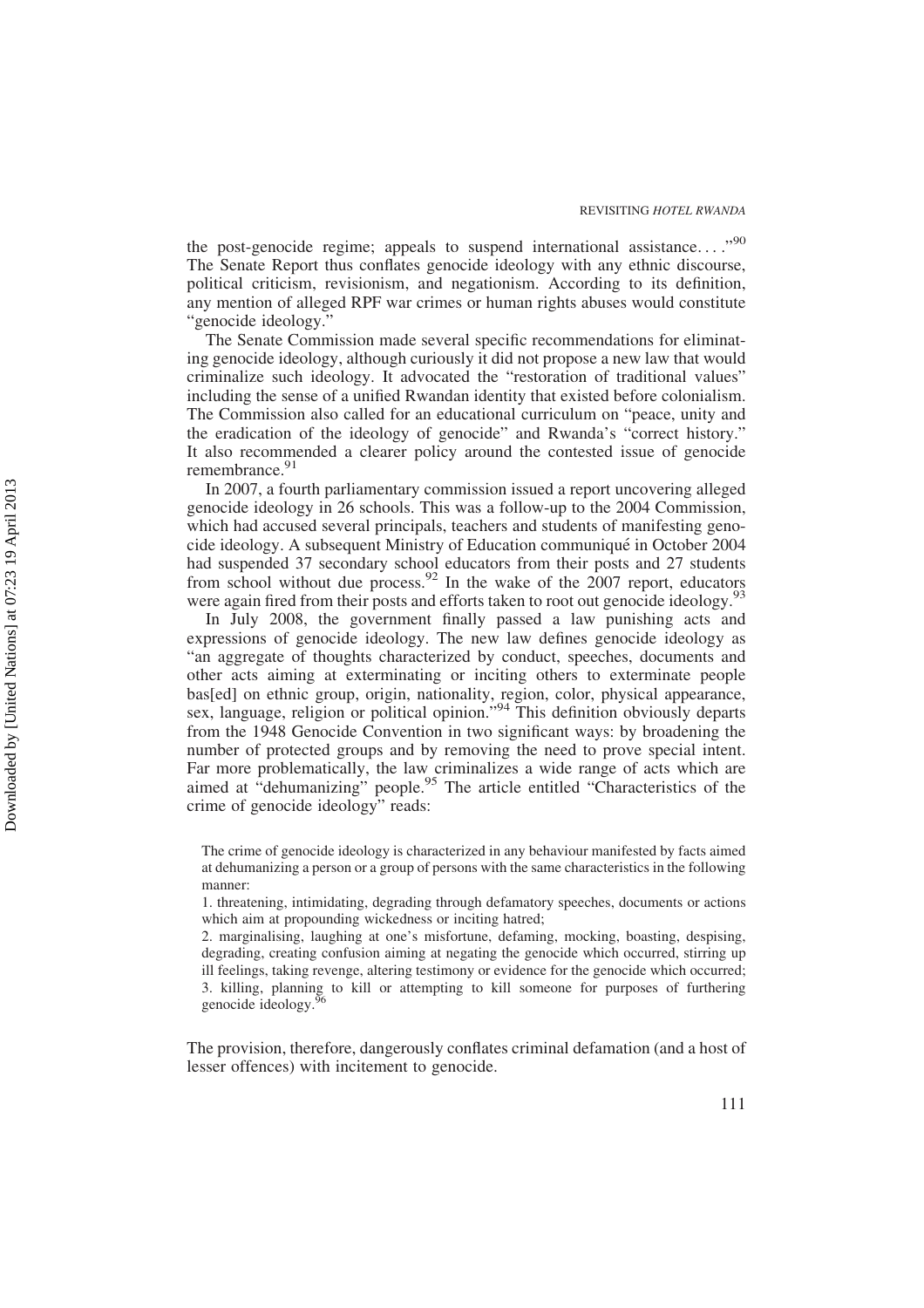Under this law, genocide ideology will be punished harshly with prison sentences ranging from 10 to 50 years.<sup>97</sup> Even children under the age of 12 could be held criminally responsible, although they would only receive a maximum sentence of one year in a rehabilitation centre.<sup>98</sup> A child's parent or teacher could also face prosecution (and a possible prison term of 15 to 25 years).<sup>99</sup> Furthermore, the state is able to prosecute political organizations and NGOs for genocide ideology, with convictions leading to dissolution, heavy fines, and possibly individual prosecutions.<sup>100</sup>

It remains to be seen whether this law will encourage more accusations of genocide ideology. An earlier version of the law included a provision for punishing false accusations of genocide ideology. Under that proposal, those convicted of false accusations would have served half the sentence of those found guilty of genocide ideology. The Senate struck down the provision after deciding that false accusations could be adequately punished by prosecutions for perjury.<sup>1</sup>

## Accusing Human Rights Watch of genocide ideology

The Rwandan government is fairly thin-skinned and seemingly never more so than when confronted by Alison Des Forges over human rights abuses. A long-time Rwanda scholar, Des Forges has worked for Human Rights Watch since 1993. Her magisterial study of the Rwandan genocide, Leave None to Tell the Story, earned her a MacArthur "genius" award. She has spent much of the past 12 years as an expert witness for the Office of the Prosecutor at the ICTR, helping to secure the conviction of many of those tried for the 1994 genocide. Yet, Des Forges has also been a persistent thorn in the government's side, particularly with her calls for prosecutions for RPF war crimes.

In March 2008, Human Rights Watch filed amicus briefs opposing the transfer of genocide suspects from the ICTR to Rwanda on the grounds that they would not receive a fair trial in Rwanda. As part of its argument, Human Rights Watch contended that potential defence witnesses might refuse to testify for fear of being accused of genocide ideology.<sup>102</sup> The President of IBUKA reacted to Human Rights Watch's amicus brief with a letter to the ICTR President, in which the association "strongly condemn[ed]" Des Forges for having "taken the side of our executioners" and accused her of trivializing the genocide.<sup>103</sup> A few months later, at a June 2008 conference in Kigali, the Minister of Justice publicly accused Des Forges of becoming "a spokesperson for genocide ideology" after she had critiqued the justice sector.<sup>104</sup> That outburst seemed to substantiate Human Rights Watch's argument that the government uses sweeping accusations of genocide ideology to intimidate or silence its critics. If Des Forges could be labelled a proponent of genocide ideology, how much easier would it be to level the same accusation against any Rwandan who testifies in defence of genocide suspects?

As it turned out, three ICTR Trial Chambers ruled against the proposed transfers of ICTR suspects, relying, in part, on the possibility that accusations of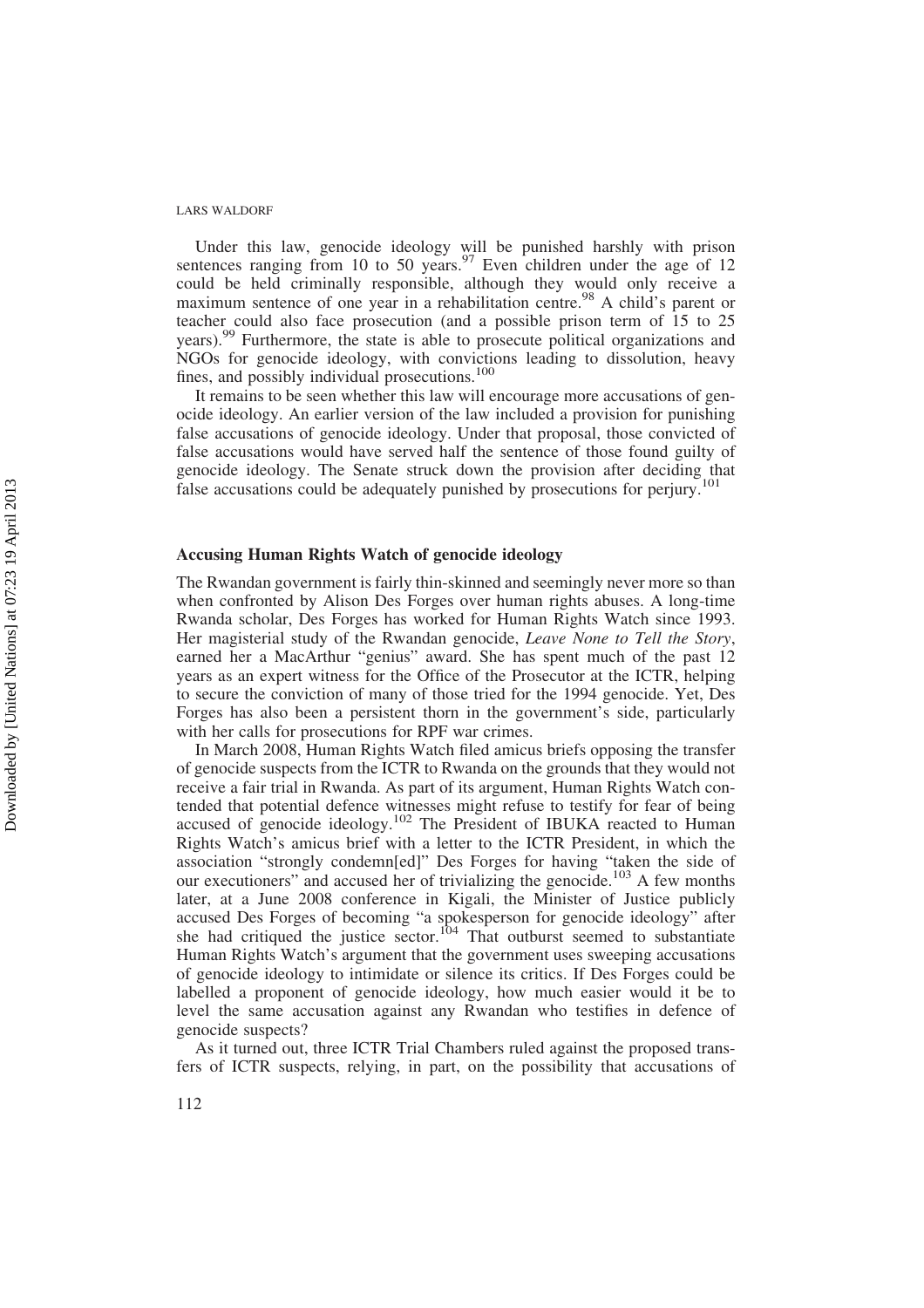"genocide ideology" would impede a fair trial. For example, in the case of Gaspard Kanyarukiga, the Trial Chamber held:

[T]he 2003 Genocide Law prohibits the negation of genocide. This in itself is legitimate and understandable in the Rwandan context. The Chamber recalls that many countries criminalise the denial of the Holocaust, while others prohibit hate speech in general. . . . in several instances, the concept [of genocide ideology] has been given a wide interpretation. . . . the Trial Chamber cannot exclude that some potential Defence witnesses in Rwanda may refrain from testifying because of fear of being accused of harbouring "genocidal ideology."<sup>105</sup>

Ironically, then, the government's campaign against "genocide ideology" has made it more difficult for Rwanda to gain custody over prominent genocide suspects.

#### Reconciliation's revenge?

#### The treatment of Hutu rescuers

In explaining and judging mass violence, there is often a reductionist tendency to categorize individuals as perpetrators, victims, bystanders, or rescuers. Yet, the reality is far murkier: individuals often inhabit several categories (at the same time or successively)—what Primo Levi famously captured in his description of Auschwitz's "grey zone."<sup>106</sup> The Rwandan genocide often saw such moral shape-shifting: those like Jean-Paul Akayesu (the former mayor of Taba and the first person convicted of genocide by the ICTR) who began by saving Tutsi and then, under pressure, turned to killing; others like Omar Serushago and Georges Rutaganda (local Interahamwe leaders) who saved Tutsi family and friends while eagerly slaughtering Tutsi strangers;<sup>107</sup> or the old man I saw testify in southern Rwanda about how he had killed his Tutsi wife to save himself.

Such profound moral ambiguities make it difficult to identify and acknowledge Hutu rescuers and heroes in post-genocide Rwanda. How do you tell apart the truly righteous and the false rescuers? How do you distinguish those who saved whomever they could from those who saved only those who could pay?<sup>108</sup> At first, the Rwandan government elided the problem by only recognizing those Hutu who were killed for opposing the genocide. As Nigel Eltringham observed, "The phrase 'Hutu moderates' is only used *retrospectively...*. It is solely an epitaph and may imply that the only 'moderate' (or 'anti-genocide') Hutu are dead."<sup>109</sup> In the past few years, the government has been more willing to acknowledge living Hutu rescuers and genocide opponents.<sup>110</sup> The 2006 Senate Commission Report recognized the difficulty of identifying Hutu rescuers, but still emphasized the need to do so:

No one would deny that some Hutus were killed due to their opposition to the politics of extremist parties or because they hid or tried to save some Tutsis. Some Hutus both killed and saved some Tutsis . . . [this] cannot however result in the exclusion of non Tutsi victims of genocide. ... the establishment of a database is under way to identify ... the people killed for having refused to kill innocent people or people who hid Tutsis.<sup>111</sup>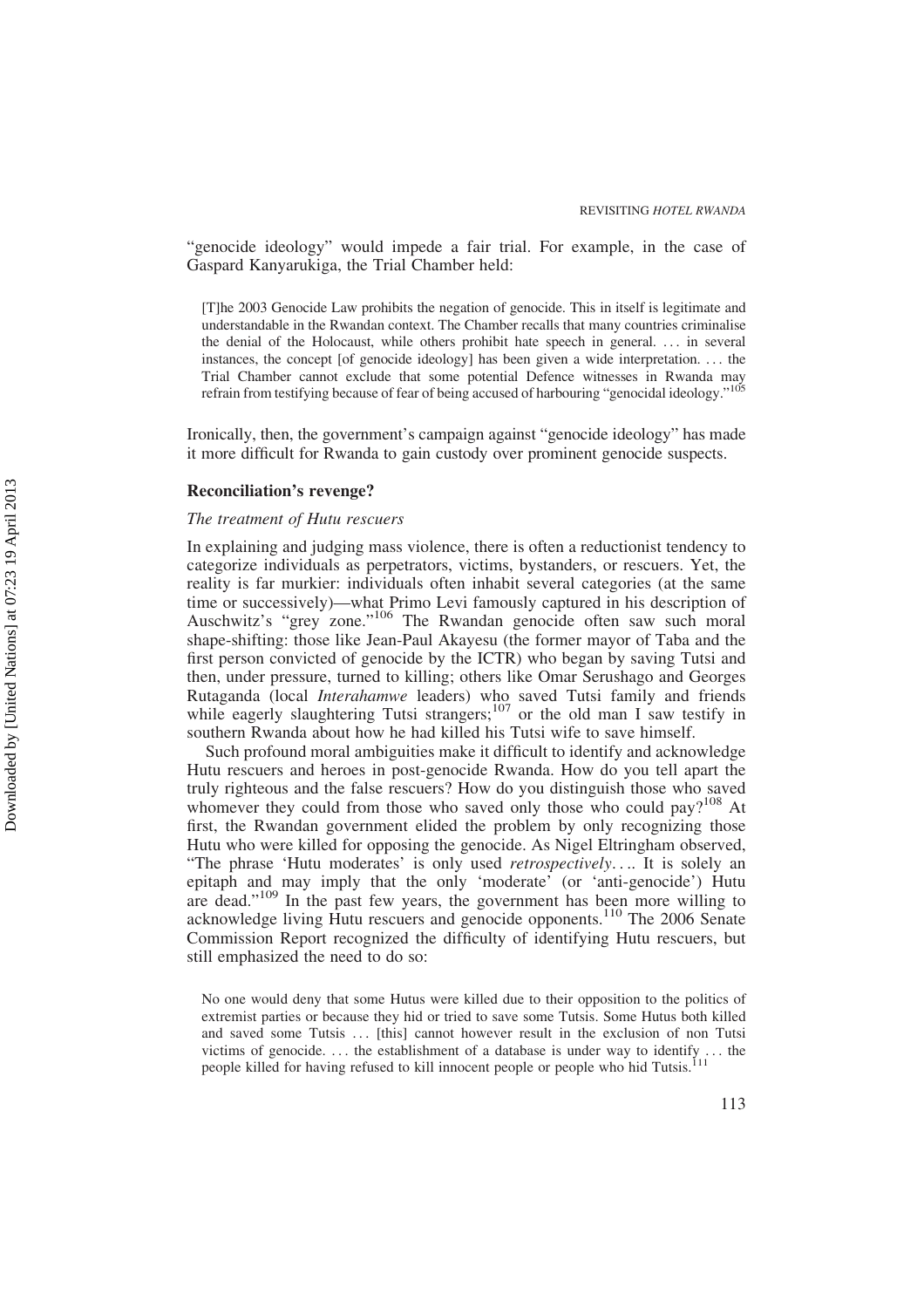This newfound willingness to celebrate Hutu rescuers is a positive step towards reconciliation. Yet, it has been undermined by attacks on the most high-profile rescuers.

#### Dr Leonard Hitimana

Dr Leonard Hitimana was a Hutu medical doctor who helped save people in Kibuye during the genocide. *African Rights*, an international human rights NGO with close links to the Rwandan government and IBUKA, praised Dr Hitimana in its 2002 tribute to heroes of the genocide: "his courage and professionalism were also tested during this period and proven to be exceptional."<sup>112</sup> In his memoirs, Dr Blam, a German doctor married to a Tutsi woman who worked with Dr Hitimana, recalled how Dr Hitimana "begged me to attempt to recover some children who were still alive amongst the mountains of bodies at the [Nyamishaba secondary] school."<sup>113</sup> Later, Dr Hitimana helped Dr Blam and his wife escape to Zaïre. He followed suit shortly afterwards "saving three others in the process."<sup>114</sup> In subsequent years, Dr Hitimana testified as a prosecution witness at the ICTR, helping to convict Clement Kayishema, the former prefect of Kibuye province, and Obed Ruzindana, a Kibuye businessman, on genocide charges. He also collaborated with IBUKA's 2002 campaign to draw attention to the ICTR's alleged mistreatment of Rwandan prosecution witnesses. By 2003, Dr Hitimana was a respected member of the Rwandan Parliament and a leading figure in the MDR opposition party. The April 2003 Parliamentary Commission Report, which denounced the MDR, specifically named Dr Hitimana as being among "those who are at the head" of "the gang charged with the propaganda of the ideology MDR PARMEHUTU."<sup>115</sup> The party chose Dr Hitimana to rebut the charges against the MDR in a parliamentary hearing. The night before that hearing, Dr Hitimana disappeared. After Human Rights Watch called attention to Dr Hitimana's disappearance, an op-ed in the pro-government New Times reminded readers that many genocide rescuers had also killed without however producing any evidence against Dr Hitimana.<sup>116</sup> He remains missing to this day. $117$ 

#### Paul Rusesabagina

Following the popular success of the film *Hotel Rwanda*, the government and survivors' organizations have repeatedly denounced its central figure, Paul Rusesabagina, the Hutu hotel manager credited with helping save more than 1,200 people at the Hôtel des Mille Collines.<sup>118</sup> The former head of IBUKA, criticized Rusesabagina for "hijacking heroism and trading with the genocide."<sup>119</sup> In his speech commemorating the 13th anniversary of the genocide, President Kagame not only attacked Rusesabagina but also "foreigners" who honour Rusesabagina—an implicit swipe at US President George W. Bush who awarded the Presidential Medal of Freedom to Rusesabagina in 2005.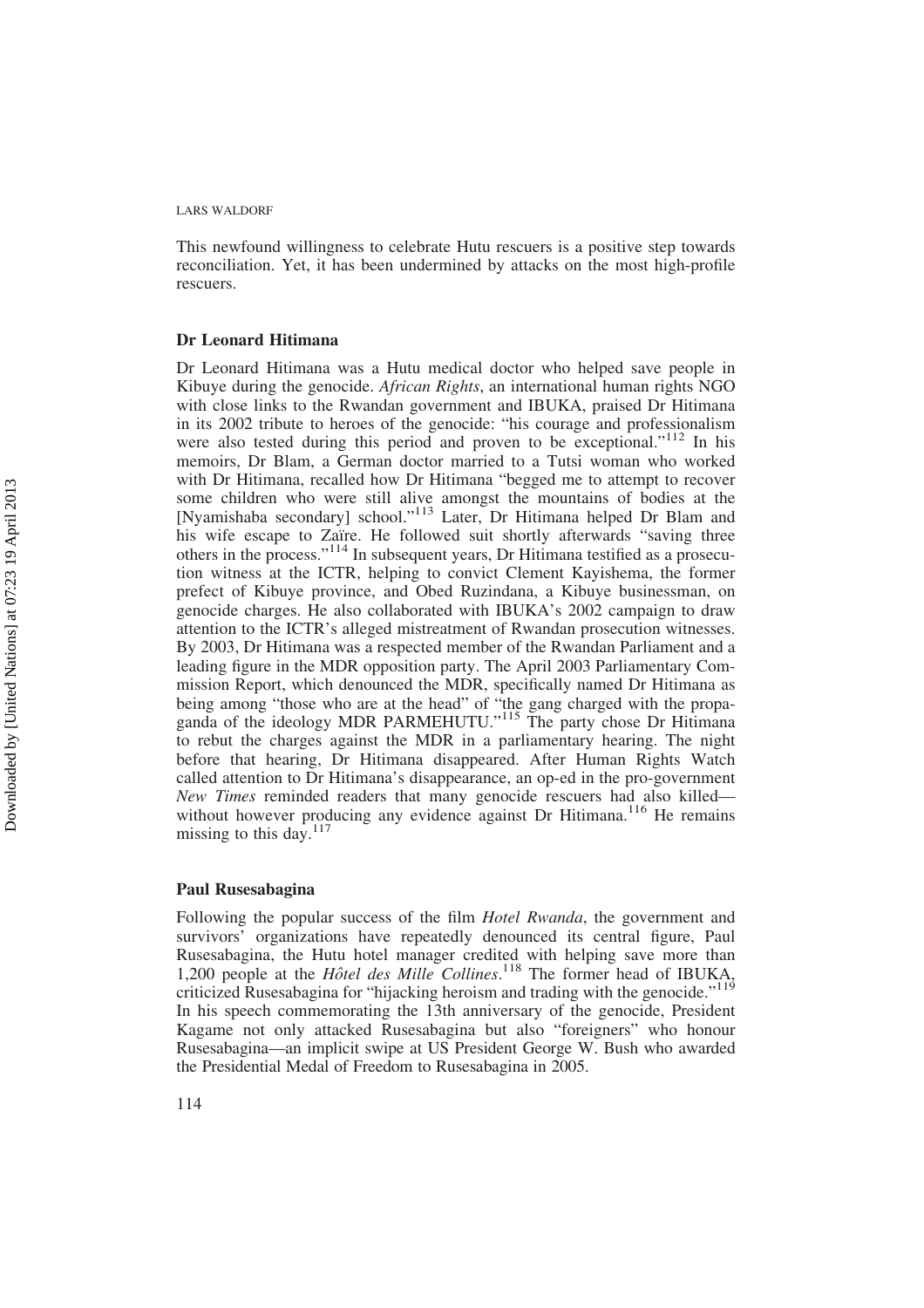I wish to request foreigners who use Rwandans harbouring negative ideology to stop meddling in our history and cease trying to distort it. . . . It is sad to see foreigners taking a self-seeking person like Rusesabagina, who did not save a single soul, and making him a hero of the genocide—and, of course, he has other greedy people who follow him.<sup>1</sup>

This reference to Rusesabagina's "negative ideology" has since been expanded into full-blown accusations of negationism and genocide ideology, which are amplified by the largely state-controlled media. The government's attacks on Rusesabagina have grown ever more virulent as he has entered opposition politics. From exile in Brussels, Rusesabagina has denounced RPF war crimes, advocated the establishment of a South African-style Truth and Reconciliation Commission, and even called on the ICTR prosecutor to indict President Kagame for war crimes.<sup>121</sup>

In March 2008, the book denouncing Rusesabagina was launched at the Mille Collines. The Prime Minister used the occasion to deny that Rusesabagina saved anyone during the genocide. Drawing on interviews with 26 survivors from the Milles Collines,  $122$  the authors argue that Rusesabagina did not save any of the hotel's refugees and that he charged them for accommodation (despite explicit instructions to the contrary from the hotel's owners in Brussels).<sup>123</sup> The authors are careful not to tar all Hutu with the same brush. At various points, they contrast Rusesabagina with "upright and heroic" Hutu rescuers.<sup>124</sup> They state that the director of Hotel Rwanda "could have found countless decent and upright Bahutu who did risk their lives to save Batutsi, some of whom even lost their lives in the process."<sup>125</sup>

The authors also accuse Rusesabagina of having helped the *Interahamwe* militia target Tutsi. They do this through their interview with Valerie Bemeriki, who has been in Kigali Central Prison since 1999.<sup>126</sup> Bemeriki's vitriolic anti-Tutsi broadcasts on Radio Télévision Libre des Milles Collines (RTLM) helped earn RTLM the nickname "Radio Machete."<sup>127</sup> Not surprisingly, Bemeriki, who has yet to stand trial, gives a self-serving account in which she claims to have done more than Rusesabagina to save refugees at the Mille Collines.<sup>128</sup> Most damningly, she alleges that Rusesabagina "gave us the names we broadcast on RTLM"—which was to "put them on death row."<sup>129</sup>

Rusesabagina's own story has been quite consistent over the years, from an interview he gave during the genocide to his 2008 courtroom testimony. African Rights interviewed Rusesabagina on June 19, 1994, the day after UNAMIR evacuated him from the Mille Collines. In that interview, Rusesabagina fully credited UNAMIR and well-connected refugees with helping him to protect those at the Mille Collines:

One morning, at 6:00 a.m. around 18 April, an officer from the ministry of defence telephoned my room from the reception. . . . He said I must kick out all those who had sought refuge at the hotel. . . . I said "Give me thirty minutes. I'm still in bed." Fortunately, I had access to a private line at the hotel which had not been cut off . . . I started using my connections in the army. I asked all the prominent refugees to call every senior person in the army they knew. Thirty minutes later, some officers came to pick up the officer. Another time,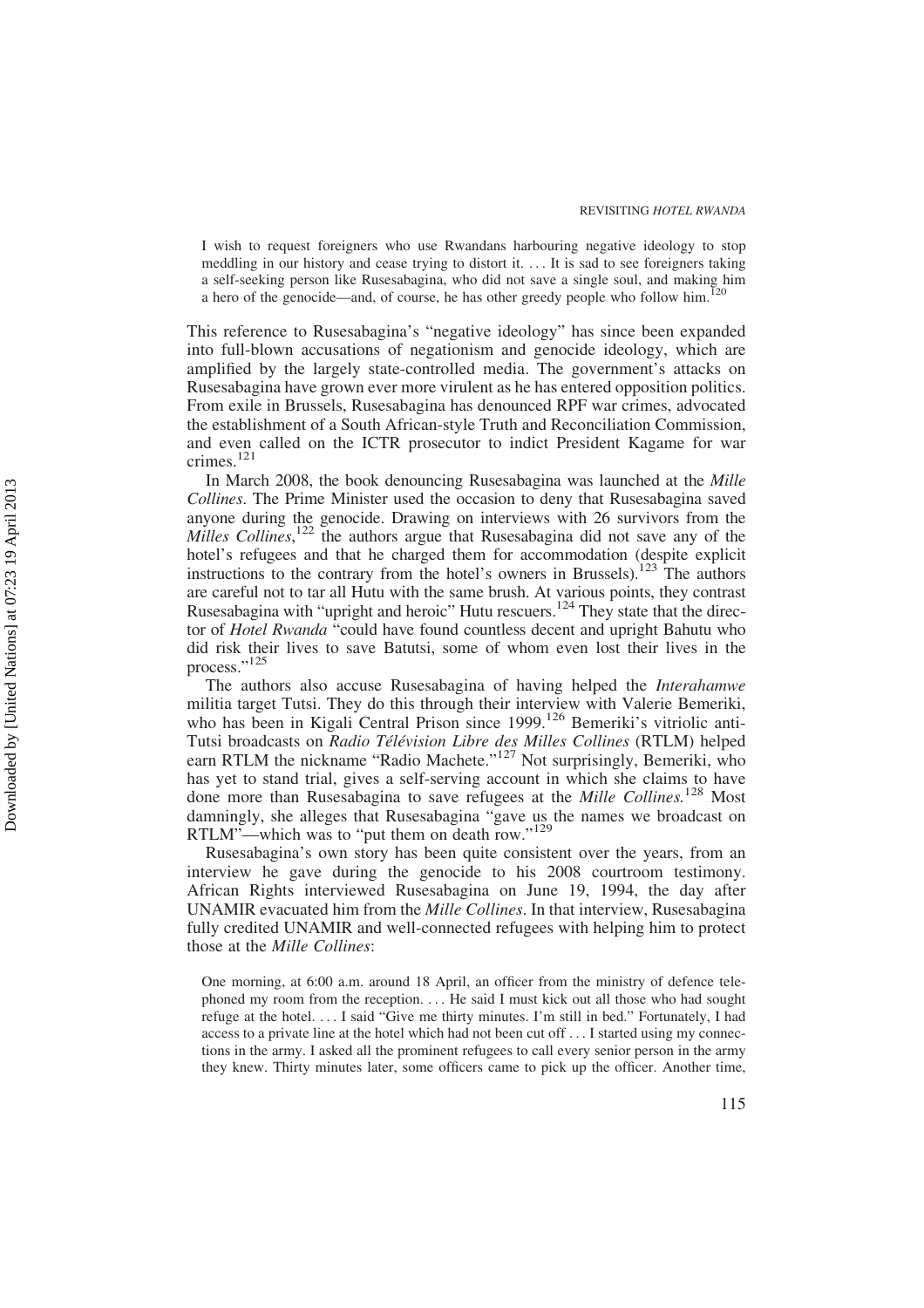another officer from the ministry of defence, in intelligence, came. It was on 15 May. He said he came to tell me that they were planning to kill everybody that night. I sent urgent appeals by fax everywhere—to Belgium, France, etc. . . . I rushed around like a madman asking people to put pressure on the government. Fortunately, our efforts paid off. . . . the Interahamwe came to kill people at Mille Collines [on 17 June]. They came screaming: "We want the manager." My wife and children were hiding in the toilet. ... UNAMIR called their headquarters and the [Rwandan army] chief of staff [General Augustin Bizimungu]. The chief of staff came to the hotel personally with a lot of soldiers. He got them out of the hotel without any injuries and gave assurances of protection. But I could not feel secure. The militias took to coming in and asking for the manager. They told people they were looking for "that protector of the *Inyenzi* [the term for cockroaches which was applied to the RPF and, by extension, all Tutsi]."<sup>130</sup>

Because a respected human rights NGO did this interview three weeks before the RPF defeated the genocidal regime, it can be assumed to be more reliable and less self-serving than the later accounts in the film and the autobiography.<sup>131</sup>

Over the years, Rusesabagina's story has been corroborated by others. Lieutenant-General Romeo Dallaire recounted how when the Interahamwe militia broke into the *Mille Collines* on one occasion, UN peacekeepers managed to negotiate their withdrawal "aided by the hotel manager's deft and generous gift of many bottles from the hotel wine cellar."<sup>132</sup> African Rights wrote that "Many of the refugees evacuated from the Mille Collines paid warm tribute to [Rusesabagina's] efforts to protect and help them."<sup>133</sup> African Rights paired Rusesabagina's account with that of François-Xavier Nsanzuwera, the Deputy Attorney General who was targeted for assassination because of his prosecution of human rights abuses by the Habyarimana regime and its extremist allies. Nsanzuwera told African Rights:

One time, the Rwandese manager of the hotel told me that a certain Lt. Apollinaire Hakizimana, charged with intelligence at the ministry of defence, had visited him and ordered him to chuck everybody out of the hotel. . . . The frantic manager called everywhere and asked some of us to call up our contacts in the military. ... [eventually] army headquarters called the manager to say that they had never given any such order.<sup>134</sup>

Nsanzuwera left Rwanda in 1995. He later worked with the International Federation of Human Rights before joining the ICTR's Office of the Prosecutor.

A prominent Tutsi survivor has attributed her survival directly to Rusesabagina. Odette Nyiramilimo, who later became a government minister and senator, told Philip Gourevitch, The New Yorker journalist, how Rusesabagina arranged to have her and her children brought to the hotel.<sup>135</sup> In 2006, Senator Nyiramilimo sent a letter to the US Congress stating:

I want to inform you that the only people Rusesabagina availed rooms to in the hotel were a few of Kigali's well-to-do who could afford to pay him. . . . I personally paid for my stay at the hotel. . . . I never witnessed any act of charity on the part of Paul Rusesabagina, out of the circle of his personal friends or neighbours.<sup>136</sup>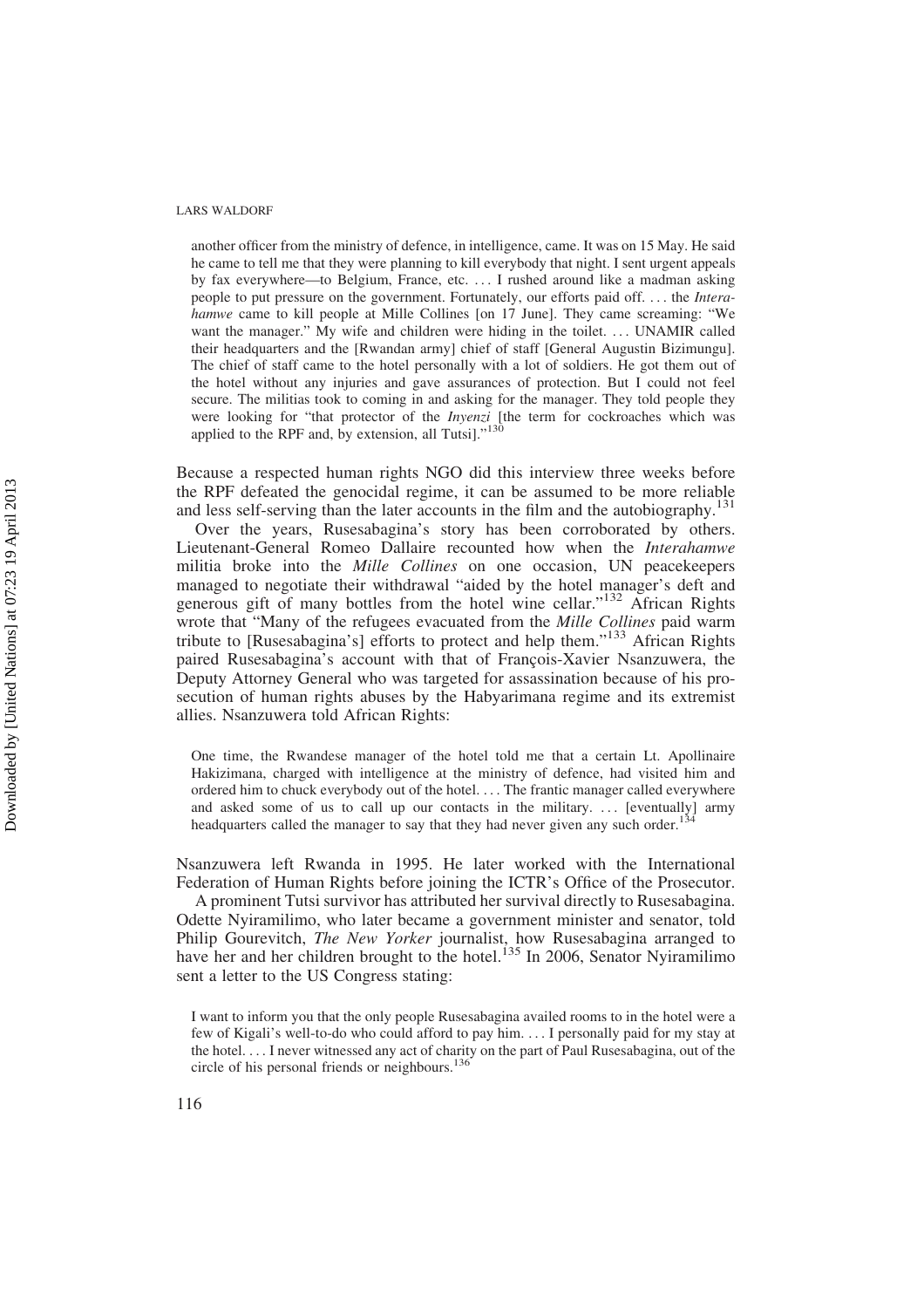More recently, she told an American journalist: "Many people want me to say Paul is not a hero, so I say, 'Okay, he's not a hero.' But he helped me. Because of him, I'm here."<sup>13</sup>

The Rwandan government finally had a chance to publicly cross-examine Rusesabagina—in a magistrate's court in the centre of London on April 3, 2008. He had been called as an expert witness for one of the four Rwandan genocide suspects facing extradition from the UK. He testified that the accused could not possibly receive a fair trial if they were returned to Rwanda. Rusesabagina did himself and the defendants no favours with his sweeping, polemical criticisms of the Rwandan government: "Before it was Hutu Power and afterwards it became a Tutsi Power, but the game is [still] killing."<sup>138</sup> He also accused the RPF of shooting down Habyarimana's plane. On cross-examination, the British prosecutor easily demonstrated Rusesabagina's lack of qualifications to be an expert witness on Rwanda's judicial system.<sup>139</sup> Rather than leave it at that, the prosecutor (working on behalf of the Rwandan government) then spent several hours attempting to demolish Rusesabagina's credentials as a hero following the script laid out in Ndahiro and Rutazibwa's book.<sup>140</sup>

In cross-examining Rusesabagina, the British prosecutor also made much of his relationship with Georges Rutaganda, the vice-president of the Interahamwe, and General Augustin Bizimungu, the former army chief of staff. Rusesabagina acknowledged that he was "even friends" with Rutaganda who supplied the *Mille Collines* during the genocide. But he emphasized, "[o]ur political views were completely different. I was even invited by ICTR [defense lawyers] to go and testify for him but since I did not agree with him I didn't go to testify."<sup>141</sup> Asked about his relationship with Bizimungu, he responded: "He was not a friend but an acquaintance. ... I would ask favours of a lot of people." He described how on one occasion Bizimungu helped him prevent the *Interahamwe* from massacring refugees at the *Mille Collines*.<sup>142</sup> Rusesabagina continued, "[b]ut at the time I saw him, he was a good man. He saved our lives that day. The side I know of him is a good man. I can't say he's a bad man."<sup>143</sup>

This strategy might well have backfired: rather than calling Rusesabagina's heroism into question, it could just as easily have shown the Rwandan government demonizing Hutu rescuers and its political opponents. In his decision, the magistrate handed the Rwandan government a public relations victory:

He is very clearly a strong opponent of the present regime, even going so far as to suggest that it was responsible for the genocide, and making other wild and exaggerated claims. . . . It has been suggested that the cross-examination was aimed at a character assassination. In reality what it did was ... show that the evidence was ... that of a man with a background strongly allied to the extremist Hutu faction.<sup>144</sup>

Not surprisingly, this aspect of the decision generated considerable headlines in the Rwandan media.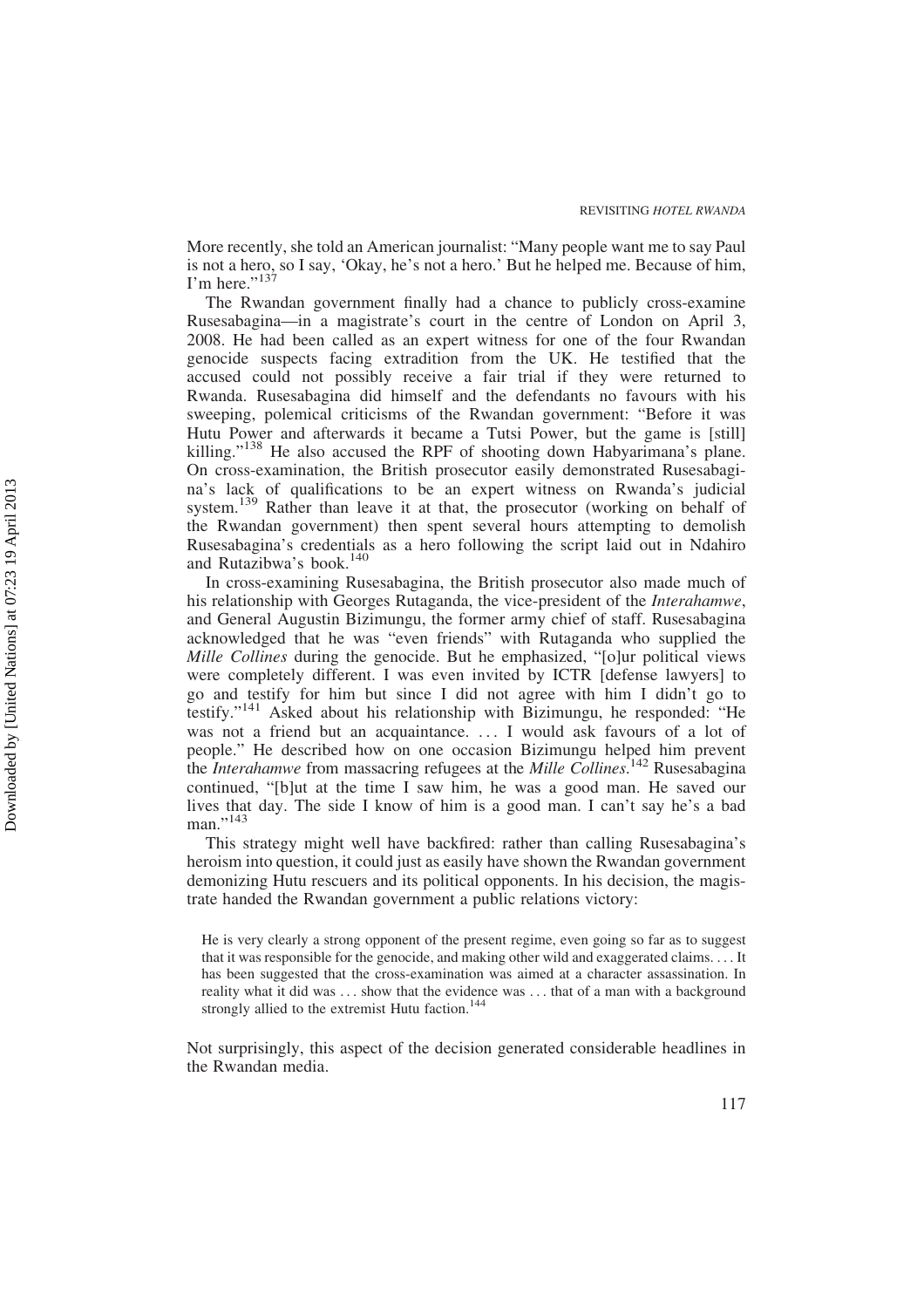The ordinary viewer of *Hotel Rwanda* would find this all quite puzzling. And there is a strange irony that the film which did more to draw overdue attention to the Rwandan genocide is now charged with propagating negationism:

the producers of the film Hotel Rwanda are guilty of more than just lying. They could argue in their defence that their profession consists precisely of taking liberties with the truth. But negationism is another thing entirely. In advanced democratic countries it is a crime punishable by the courts.<sup>145</sup>

The whole Rusesabagina affair strikes a jarring and depressing note about Rwanda's progress toward reconciliation—one that even Stephen Kinzer, the New York Times journalist who recently penned an effusive paean to President Kagame, could not help but notice.<sup>146</sup>

#### **Conclusion**

No one would dispute the urgent need for strict laws to counter hate speech, genocide denial, and genocide ideology in a country still recovering from genocide and still dealing with unrepentant *génocidaires* in its midst and on its borders. Yet, as this article has demonstrated, Rwanda's laws are too broadly drafted and thus open to political manipulation. The laws lump together the separate, though related, phenomena of hate speech, revisionism, negationism, and genocide ideology. They also conflate these things with any challenges to the government's master narratives on the genocide and reconciliation. In this way, any criticism of government policy is interpreted as an attack on its platform of "unity and reconciliation" and hence an expression of divisionism and/or genocide ideology.

The government's campaign against genocide ideology has had several negative consequences. First, it has inadvertently trivialized the genocide. Calling human rights critics exponents of genocide ideology makes it that much more difficult to distinguish and combat the true negationist propaganda being spewed by extremist groups in the Congo and Europe. Second, it has reinforced Rwanda's current culture of accusatory practices. Denunciation of genocide ideology at both the national and local levels engenders fear and mistrust among the population. It also reinscribes ethnic divisions and imposes collective guilt because accusations of genocide ideology are only levelled against Hutu. As one government official quietly remarked after the release of the 2004 Parliamentary Commission report, "it is counterproductive to reconciliation to name only Hutu in the report."<sup>147</sup> Third, it has created another form of denial: denial of the evident fact that Hutu saved Tutsi. Accusations of genocide ideology against the country's most well-known Hutu rescuers further reinforce the notion that Hutu are collectively guilty for the genocide. This has dangerous implications for long-term reconciliation in Rwanda. Finally, the campaign against "genocide ideology" has made it more difficult for Rwanda to gain custody over prominent genocide suspects currently at the ICTR. It is certainly a sad irony that Rwanda's genocide denial laws are making it less likely that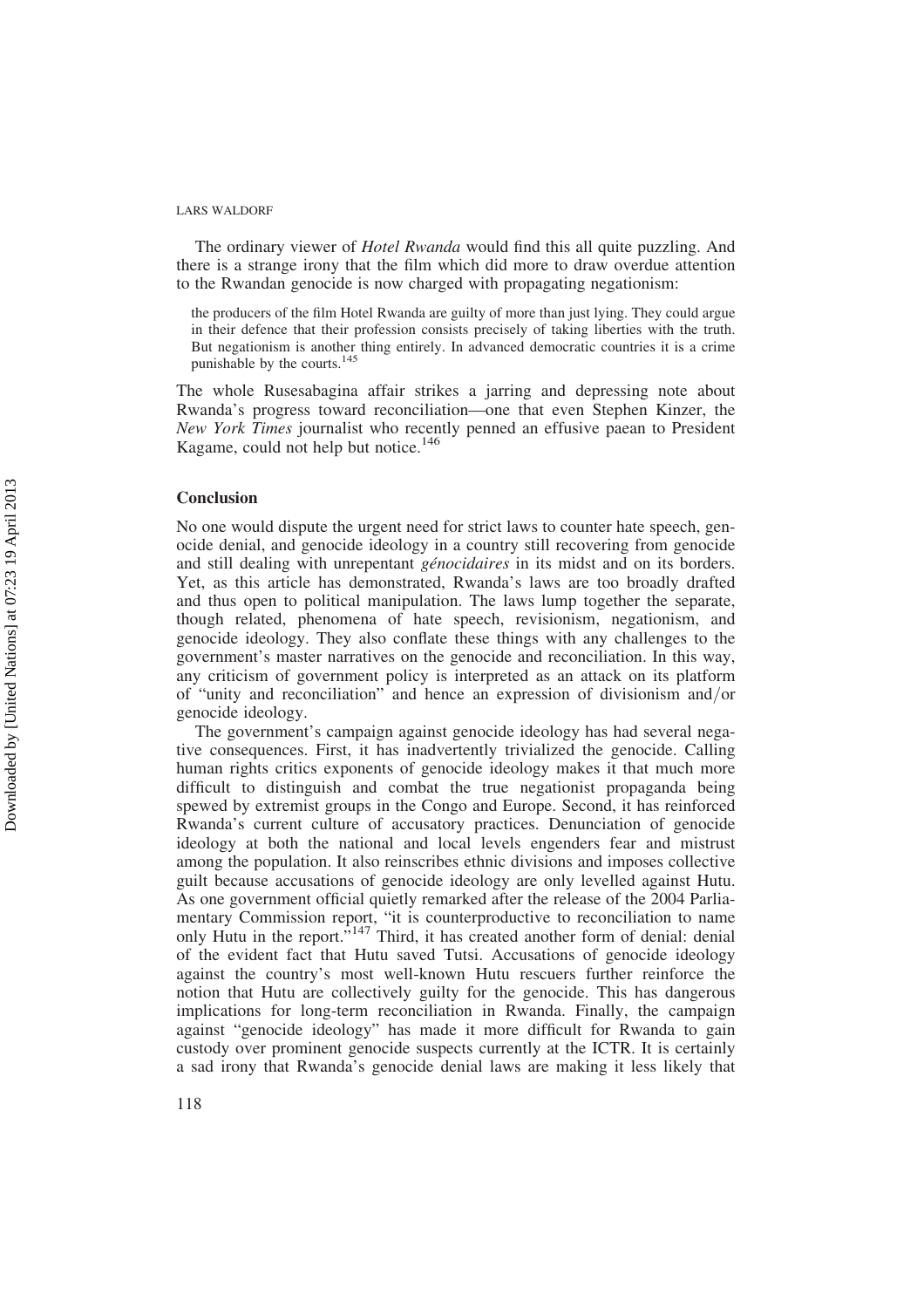some *génocidaires* will be tried in the very country where they committed their crimes—especially because such trials could provide an instructive lesson on the punishment of what is truly genocide ideology.

### Acknowledgement

This article is dedicated to Alison Des Forges whose tireless and fearless pursuit of even-handed justice—for Rwanda's *génocidaires*, war criminals, and wrongly accused—got her banned from Rwanda for the last six months of her life.

This article began as a talk delivered at "Denying Genocide: Law, Identity and Historical Memory in the Face of Mass Atrocity," The Program in Holocaust and Human Rights Studies and the World Policy Institute, Benjamin N. Cardozo School of Law, December 3–4, 2006. I want to thank the organizers of that conference, Belinda Cooper and Sheri Rosenblum, for their initial invitation and for subsequent discussions.

#### Notes and References

- 1 André Sibomana, Hope for Rwanda: Conversations with Laure Guilbert and Herve Deguine (London: Pluto Press, 1999), p 139.
- 2 Alfred Ndahiro and Privat Rutazibwa, Hotel Rwanda or the Tutsi Genocide as Seen by Hollywood (Paris: L'Harmattan, 2008).
- 3 Just before the genocide commemoration in April 2006, President Kagame stated that Rusesabagina should "not climb on the falsehood of being a hero because [it is] totally false whether it is being said by Americans, Europeans or anybody else." Muhereza Kyamutetera, "Kagame Lambasts Hotel Rwanda Movie Hero," The Monitor, Uganda, April 3, 2006.
- 4 On Des Forges' role in 1993 and 1994, see Samantha Power, "A Problem from Hell": America and the Age of Genocide (New York: Basic Books, 2002), pp 330 –331, 337 –338, 365, 509.
- 5 I do not mean to suggest that Des Forges (a human rights activist) and Rusesabagina (a political opponent) are similar in any way, except insofar as they are tarred with the same brush.
- 6 Author's notes from extradition hearing in The Government of the Republic of Rwanda v. Vincent Bajinya, et al. (City of Westminster Magistrates' Court), April 3, 2008.
- 7 See, e.g. International Crisis Group, The Congo: Solving the FDLR Problem Once and For All (Brussels: International Crisis Group, 2005), available at: http://www.crisisgroup.org/home/index.cfm?id=3426& 1=1; Tom Ndahiro, "Ten Years of Organized Genocide Laundering" (unpublished manuscript 2004).
- 8 Pierre Vidal-Naquet, Les assassins de la mémoire (Paris: La Découverte, 1987). For an interesting comparison of the work of memory in France and Rwanda, see Rene Lemarchand, "Genocide, memory and ethnic reconciliation in Rwanda," Cardozo Journal of Conflict Resolution (forthcoming 2009).
- 9 The two best books on the Rwandan genocide are Alison Des Forges, Leave None to Tell the Story: Genocide in Rwanda, 2nd edn. (New York: Human Rights Watch, 2004) and Scott Straus, The Order of Genocide: Race, Power, and War in Rwanda (Ithaca: Cornell University Press, 2006). The estimates of victims and killers are taken from these books, respectively. Des Forges at pp 15–16; Straus at pp 51, 115–118. The Rwandan government estimates are much higher: more than one million victims and anywhere from 800,000 to 3,000,000 perpetrators. At a July 2008 genocide conference in Kigali, Senator Antoine Mugesera, the former head of IBUKA ("Remember"), the main survivors' organization, insisted that there were two million perpetrators. Remarks of Senator Antoine Mugesera, International Conference on the Tutsi Genocide and Reconstruction of Knowledge, Kigali, July 25, 2008 (author's notes).
- 10 Reconciliation has been a mainstay of RPF thinking since the movement was founded among Tutsi refugees in Uganda in 1987: "Consolidating national unity and reconciliation" was the first point of the RPF's 1987 Eight Point Plan. See Eugenia Zorbas, "Reconciliation in Post-Genocide Rwanda: Discourse and Practice," PhD thesis, London School of Economics, 2007, p 75.
- 11 Tutsi survivor organizations opposed the reintegration of soldiers and politicians who had served under the genocidal regime. For example, in 1999, IBUKA opposed the RPF's appointment of a parliamentarian accused of genocide participation. The RPF then attacked IBUKA for slander and arrested several survivors.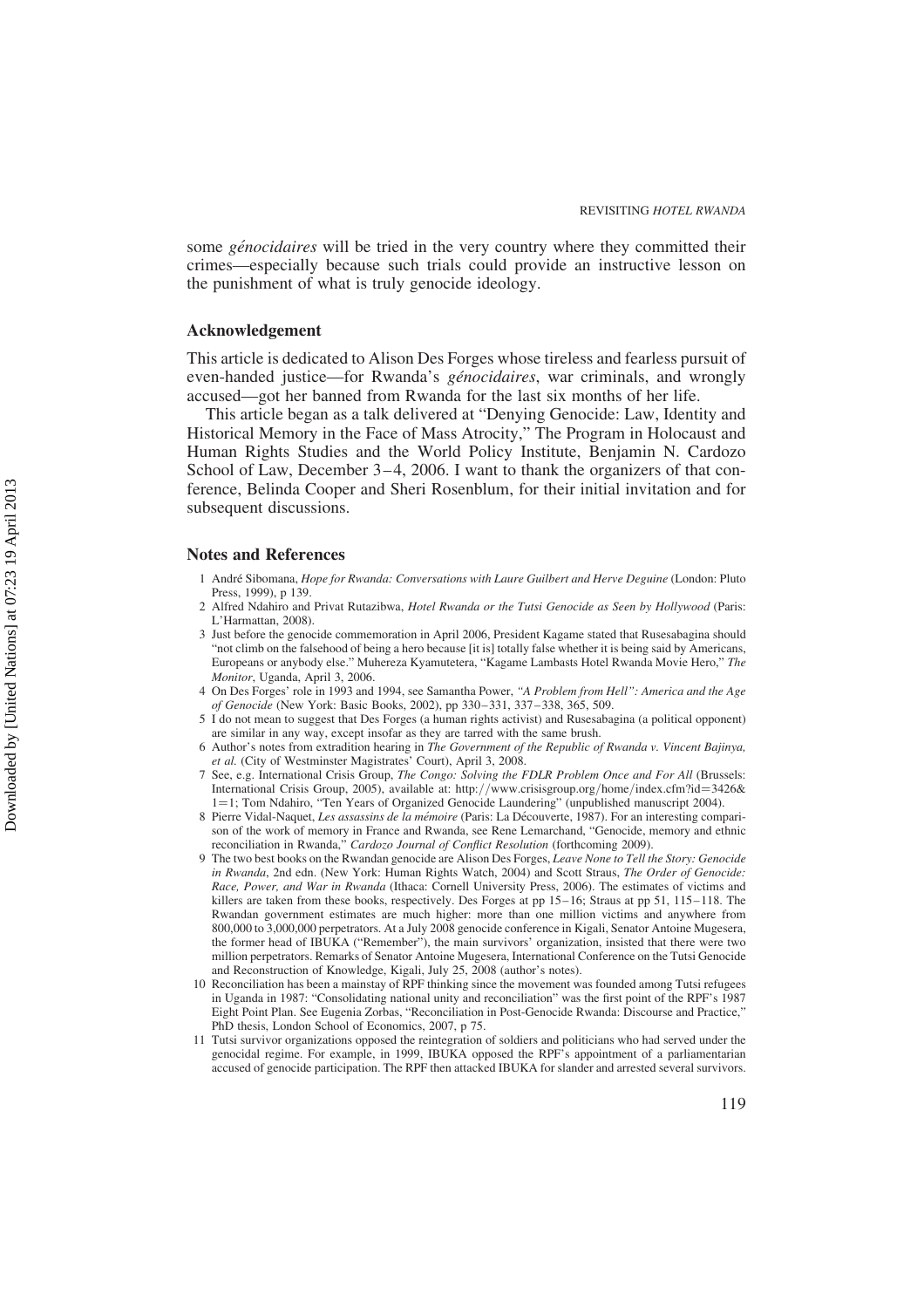Heidi Rombouts, "Victim Organisations and the Politics of Reparation: A Case Study on Rwanda", PhD thesis, University of Antwerp, 2004, p 303. In 2000, the RPF installed Antoine Mugesera, one of its central committee members, as the president of IBUKA. See International Crisis Group, Rwanda at the End of the Transition: A Necessary Political Liberalization (Brussels: International Crisis Group 2002), p 13, available at: www.icg.org//library/documents/reports\_archive/A400817\_13112002.pdf.

- 12 UN Commission on Human Rights, Report on the Situation of Human Rights in Rwanda, 180, U.N. Doc.  $E/$ CN.4/2000/41, February 25, 2000 (prepared by Michel Moussali).
- 13 "Art 24 . . . A. Commission for National Unity and National Reconciliation . . . shall be responsible for: 1. Preparing a national debate on national unity and national reconciliation. 2. Prepare and distribute information aimed at educating the population and achieving national unity and national reconciliation." Protocol of Agreement on Power-Sharing within the Framework of a Broad-Based Transitional Government between the Government of the Republic of Rwanda and the Rwandese Patriotic Front, 30 October 1992.
- 14 See Chi Mgbako, "'Ingando' Solidarity Camps: reconciliation and political indoctrination in post-genocide Rwanda," Harvard Human Rights Journal Vol 18, 2005, pp 201–224; Penal Reform International, From Camp to the Hill: The Reintegration of Released Prisoners (London: Penal Reform International, 2004), pp 16– 41, 90–103, 110–111.
- 15 Government of Rwanda, Constitution of the Republic of Rwanda (June 4, 2003), Art 178(6).
- 16 "Polls threaten to renew ethnic divide, says gov't," IRIN News Agency, August 19, 2003.
- 17 Hutu and Tutsi are not easily classifiable as separate ethnicities as both groups speak the same language, share the same culture, practice the same religion, live together, and often intermarry. There is a contentious debate over whether ethnic differences existed in pre-colonial Rwanda. See generally Nigel Eltringham, Accounting for Horror: Post-Genocide Debates in Rwanda (London: Pluto Press, 2004), pp 12-27; Johan Pottier, Re-Imagining Rwanda: Conflict, Survival and Disinformation in the Late Twentieth Century (Cambridge: Cambridge University Press, 2002), pp 110–23; Catharine Newbury, The Cohesion of Oppression: Clientship and Ethnicity in Rwanda 1860–1960 (New York: Columbia University Press, 1988).
- 18 Paul Kagame, "Speech by His Excellency President Paul Kagame at the University of Washington," April 22, 2004, available at: http://www.gov.rw/government/president/speeches/2004/17\_04\_04\_us\_ speech.html.
- 19 As discussed below, the government makes an exception to this when it comes to talking about the genocide. 20 2003 Constitution, Art 9(2).
- 21 Eltringham, Accounting for Horror, at pp 72–99.
- 22 Butare Stadium Presentation, September 27, 2002 (author's field notes). The indigenous Twa forest people account for less than 0.5% of Rwanda's population.
- 23 Paul Kagame, "Address by His Excellency Paul Kagame, President of the Republic of Rwanda, at the Twelfth Commemoration of the Rwandan Genocide," April 7, 2006, available at: http://www.gov.rw/ government/president/speeches/2006/07\_04\_06\_genocide.html.
- 24 Government of Rwanda, Constitution of the Republic of Rwanda (August 13, 2008).
- 25 2008 Constitution, Art 51, 179.
- 26 International Conference on the Tutsi Genocide and Reconstruction of Knowledge, Kigali, July 23, 2008 (author's notes).
- 27 Ndahiro & Rutazibwa, Hotel Rwanda.
- 28 Interview with author, Kigali, Rwanda, July 2008.
- 29 See Eltringham, Accounting for Horror, pp 75–76; Pottier, Re-Imagining Rwanda, p 150. It goes without saying that Tutsi formed the overwhelming majority of genocide victims. The issue here is about the politics of emphasizing that fact.
- 30 Noel Twagiramungu, "Naming the unspeakable: how do Rwandans understand and call their genocide?," unpublished draft manuscript, 2006.
- 31 Scott Straus convincingly argues that the civil war made it much easier for Hutu extremists to seize power and opt for genocide, Straus, *The Order of Genocide*, pp 46–49. This does not diminish the culpability of those extremists, as Straus is quick to note.
- 32 James C. Scott, Domination and the Arts of Resistance: Hidden Transcripts (New Haven: Yale University Press, 1992).
- 33 A thorough presentation of the RPF's historical narrative can be found in Rwandan Senate, "Genocide Ideology and Strategies for its Eradication" (Kigali: Rwandan Senate, 2006), pp 13–58 (copy on file with author). For a critical reading of earlier versions of the RPF's narratives, see Eltringham, Accounting for Horror.
- 34 The government's restrictions on freedom of the press are described in Lars Waldorf, "Censorship and Propaganda in Post-Genocide Rwanda," in: Allan Thompson, ed., The Media and the Rwanda Genocide (London: Pluto Press, 2007), pp 404–416.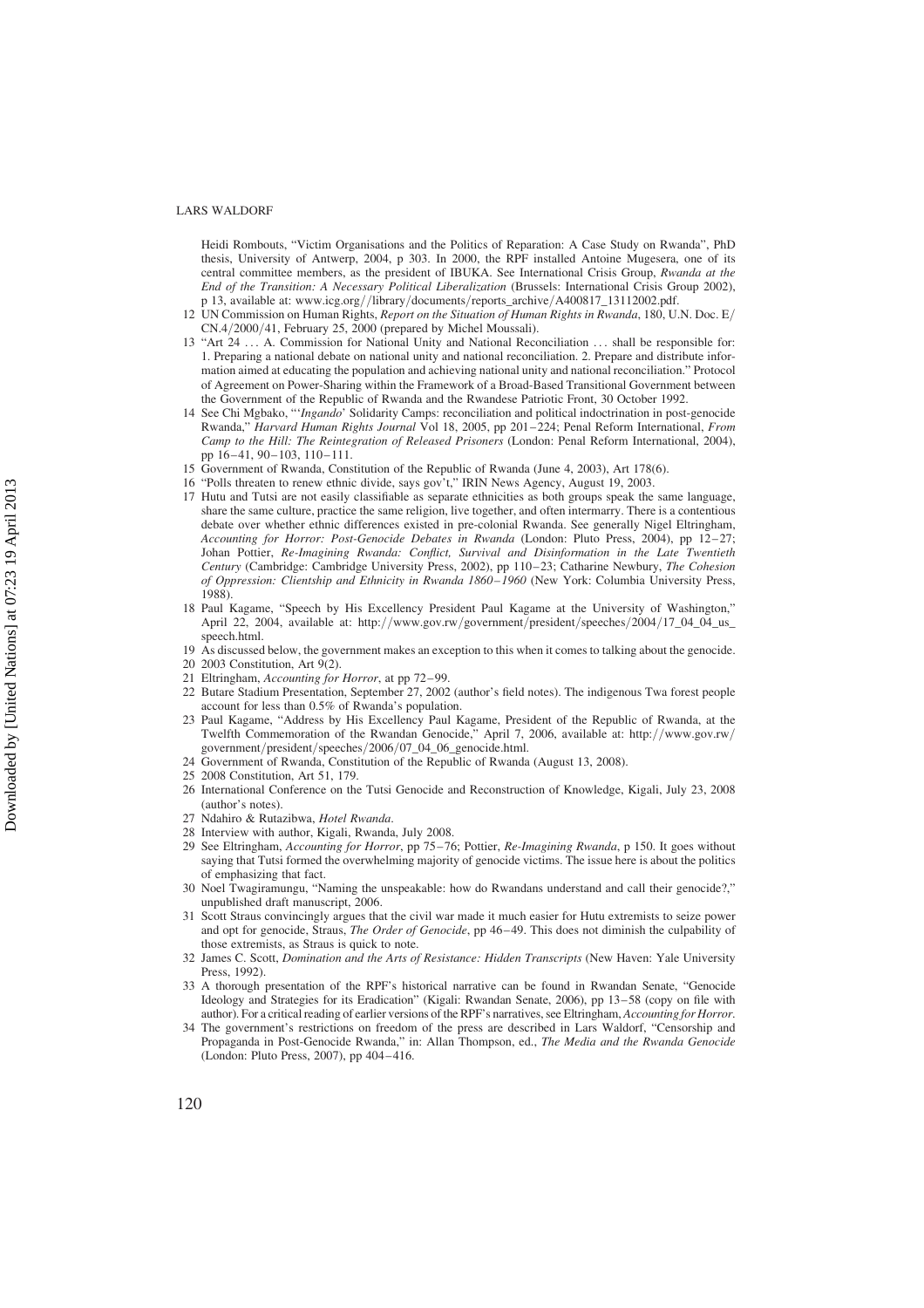- 35 Conference on Rwandan history, Kigali, Rwanda, November 2003 (author's notes). This exchange underscored Mark Osiel's observation that the official rewriting of history "highlights, unwittingly, the rulers' self-perception that their legitimacy hangs precariously on public acceptance of a particular historical interpretation." He further noted, "This interpretation is often conspicuously inconsistent with others recently foisted upon the public with equal vehemence." Mark Osiel, Mass Atrocity, Collective Memory and the Law (Brunswick, NJ: Transaction, 1997), p 213.
- 36 This is quoted approvingly in Ndahiro & Rutazibwa, Hotel Rwanda, p 21.
- 37 Ibid, pp 79– 80.
- 38 See, e.g., Paul Rusesabagina, "Exposing the Pact Between President Paul Kagame, Some Genocide Suspects, Some Genocide Survivors, and Two Supposed Humanitarian Groups against Paul Rusesabagina, An Ordinary Man: A Response to Hotel Rwanda or the Tutsi Genocide as Seen by Hollywood by Alfred Ndahiro and Privat Rutazibwa," unpublished manuscript, April 6, 2008, p 7.
- 39 Author's notes of extradition hearing, April 3, 2008.
- This article does not focus on the sources and content of negationist propaganda as others have already written about that in some detail. See, e.g., Ndahiro, "Ten Years of Organized Genocide Laundering."
- 41 For an exhaustive analysis of different manifestations of denial, see Stanley Cohen, States of Denial: Knowing about Atrocities and Suffering (Cambridge: Polity Press, 2001).
- 42 As Christopher Browning observed, "War is the most conducive environment in which governments can adopt 'atrocity by policy' and encounter few difficulties in implementing it." Christopher R. Browning, Ordinary Men: Reserve Police Battalion 101 and the Final Solution in Poland (Harmondsworth: Penguin, 1992), p 162.
- 43 The families of the two French pilots killed along with President Habyarimana filed a case in the French courts. After a lengthy investigation, the anti-terrorist judge Jean-Louis Bruguière issued arrest warrants in late 2006. "Délivrance de mandats d'arrêt internationaux," November 17, 2006, available at: http:/ www.medias.lemonde.fr/mmpub/edt/doc/20061127/838957\_rwanda-rapport-bruguiere.pdf. In his 2007 speech commemorating the genocide, President Kagame angrily challenged the arrest warrants: "What could have been in that plane that was worth a million lives, and gives the French the right to judge us? . . . Moreover these accused [the RPF] happen to be the very people who put a stop to the 1994 genocide." Paul Kagame, "Remarks by His Excellency Paul Kagame, President of the Republic of Rwanda at the 13th Commemoration of the Genocide of 1994," April 7, 2007, available at: http://www.gov.rw/government/ president/speeches/2007/07\_04\_07\_murambi\_genocide\_.html. To counter the French judge's findings, President Kagame established a Rwandan commission to investigate the plane crash.
- 44 Commission Nationale independante chargee de rassembler les preuves montrant l'implication de l'etat Francais dans le genocide perpetre au Rwanda en 1994, Rapport (Kigali: Commission Nationale, November 15, 2007), available at: http://www.gov.rw/government/Rapport%20France\_Genocide/RAPPORT%20 COMPLET%20Version%20definitive%2015-11-07.pdf.
- 45 Sibomana, Hope for Rwanda, p 117.
- 46 Human Rights Watch estimated that RPF soldiers killed between 25,000 to 45,000 Hutu civilians in 1994. Des Forges, Leave None to Tell, pp 701–728. RPF soldiers also killed thousands of Hutu civilians after 1994: during the closing of the Rwandan refugee camps in 1995 and the Congolese refugee camps in 1997, the anti-insurgency campaign in northwest Rwanda in 1997 and 1998, and the wars in the eastern Democratic Republic of Congo. See, e.g., Pottier, Re-Imagining Rwanda, p 161; African Rights, Rwanda: The Insurgency in the Northwest (London: African Rights, 1998); Gerard Prunier The Rwanda Crisis: History of a Genocide (New York: Columbia University Press, 1999), pp 358–363.
- 47 For a detailed critique of the double-genocide thesis based on empirical fieldwork, see Phillip Verwimp, "Testing the Double-Genocide Thesis for Central and Southern Rwanda," Journal of Conflict Resolution Vol 47, No 4, 2003, pp 423– 442, at p 441.
- 48 See Sarah Warshauer Freedman et al., "Confronting the Past in Rwandan Schools," in: Eric Stover and Harvey Weinstein, eds., My Neighbor, My Enemy: Justice and Community in the Aftermath of Mass Atrocity (New York: Cambridge University Press, 2004), pp 248–266.
- 49 This is not to suggest the government should treat genocide and war crimes in like fashion. Yet, the government has made little effort to prosecute RPF war crimes while, at the same time, rejecting non-prosecutorial mechanisms (such as a truth commission).
- 50 Constitution, Art 13.
- 51 Law No. 33 bis/2003 of 6/9/2003 Repressing the Crime of Genocide, Crimes Against Humanity and War Crimes, Art 4.
- 52 Human Rights Watch, Law and Reality: Progress in Judicial Reform in Rwanda (New York: Human Rights Watch, 2008), p 38.

<sup>53</sup> Ibid.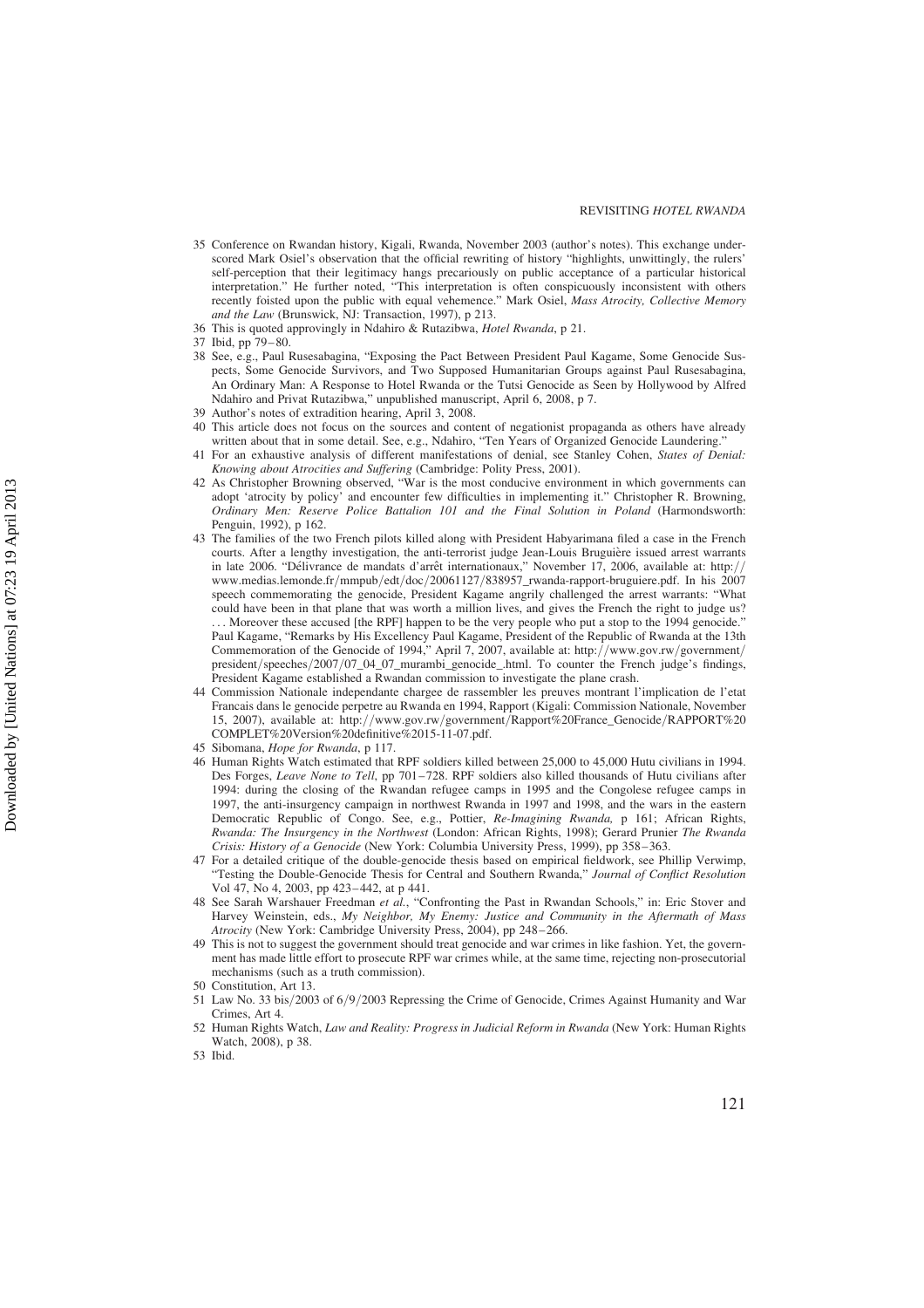- 54 Constitution, Art 179.
- 55 See Filip Reyntjens, "Rwanda, Ten Years On: From Genocide to Dictatorship," African Affairs Vol 103, No 411, 2004, pp 177– 210.
- 56 Sibomana, Hope for Rwanda, p 107. Des Forges noted that "[b]ecause the overburdened judicial system has failed to discover and punish false accusations, increasing numbers of people have brought false charges for their own interests." Des Forges, Leave None to Tell, p 754. The phrase "accusatory practices" is borrowed from Sheila Fitzpatrick and Robert Gellately, Accusatory Practices: Denunciation in Modern European History, 1789–1989 (Chicago: University of Chicago Press, 1997).
- 57 For example, Pasteur Bizimungu, who served as President from 1995 to 2000, was first accused of divisionism and then convicted of incitement against the state after he tried to establish an opposition political party. For more details, see Lars Waldorf, "A Justice 'Trickle-Down': Rwanda's Former President on Trial," in: Ellen Lutz, ed., Trying Heads of State (New York: Cambridge University Press, 2009). Accusations against other Hutu critics are examined in Reyntjens, Rwanda, Ten Years On; Human Rights Watch, Preparing for Elections: Tightening Control in the Name of Unity (New York: Human Rights Watch, 2003); International Crisis Group, Rwanda at the End of the Transition.
- 58 Celestin Rwigema, who served as Prime Minister from 1995 to 2000, fled to the United States in 2000, whereupon the Rwandan government accused him of genocide and unsuccessfully sought his extradition.
- 59 Law No. 47/2001 of 18/12/2001 Instituting Punishment for Offences of Discrimination and Sectarianism, Art 3. The law took effect in February 2002.
- 60 Constitution, Art 33 (June 4, 2003).
- 61 Republique Rwandaise, Assembleé Nationale, Rapport de la Commission Parlementaire de controle mise en place le 27 decembre 2002 pour enqueter sur les problemes du MDR (Kigali: National Assembly, April 2003), p 34 (hereafter MDR Report) (unofficial French translation of Kinyarwanda report on file with author). MDR-PARMEHUTU (Mouvement Démocratique Rwandais-Parti du Mouvement et de l'Emancipation Hutu) was the pro-Hutu political party formed by President Grégoire Kayibanda and which lasted until his overthrow in 1973.
- 62 For more details, see Human Right Watch, Preparing for Elections, pp 4-8.
- 63 Radio Rwanda, September 19, 2003 (evening broadcast).
- 64 Mission d'Observation Electorale de l'Union Européenne, "Referendum Constitutionnel, 26 mai 2003, Rapport final," p 5. The EU mission stated, "The accusations of separatism and divisionism, grave accusations within the Rwandan context, had a tendency to be utilized as an argument to limit political opponent's freedom of speech during the electoral campaigns." Ibid, p 10.
- 65 MDR Report, p 28.
- 66 Author's notes, London, June 30, 2003; Coexistence Network meeting, Kigali, May 30, 2003.
- 67 Ligue rwandaise pour la promotion et la défense des droits de l'Homme, Rwandan League for the Promotion and Defence of Human Rights.
- 68 Frank Ndamage, "LIPRODHOR sème la confusion," *Imvaho*, June 1–8, 2003. See also Willy Rukundo, "Est-il vrai que 'le virus qui a tué la vache est toujours vivant dans le cadavre de cette vache," Imvaho, June  $9-15$ , 2003, p 23.
- 69 Scott Straus, The Order of Genocide: Race, Power, and War in Rwanda (Ithaca: Cornell University Press, 2006); Scott Straus, "What is the Relationship between Hate Radio and Violence? Rethinking Rwanda's 'Radio Machete,'" Politics & Society Vol 35, No 4, 2007, pp 609–637.
- 70 2003 Constitution, Art 9(1).
- 71 BBC, April 19, 2003 (morning broadcast).
- 72 Author's notes from Coexistence Network meeting, Kigali, May 30, 2003.
- 73 Zorbas, "Reconciliation," p 104. In one case, a fight with a young male genocide survivor turned out to have been caused by an argument over a woman.
- 74 Human Rights Watch, "Law and Reality," p 38.
- 75 For more details on those killings, see Penal Reform International, Gacaca Report VI (London: Penal Reform International May 2004), p 50.
- 76 Rapport de la Commission Parlementaire ad hoc, crée en date du 20 janvier 2004 par le Parlement, Chambre des Députes pour analyser en profondeur les tueries perpétrées dans la province de Gikongoro, idéologie génocidaire et ceux qui la propagent partout au Rwanda, accepted by the Parliament, June 28, 2004 (hereafter 2004 Report) (unofficial French translation of official Kinyarwanda report on file with the author).
- 77 Id at pp 150.
- 78 Id at p. 133, 140.
- 79 "Réaction au rapport parlementaire de juin 2004," Dialogue No 235, July–August 2004, p 130. The Bishops also criticized the Report's claim that most priests were Hutu as reinforcing discriminatory and divisionist ideas.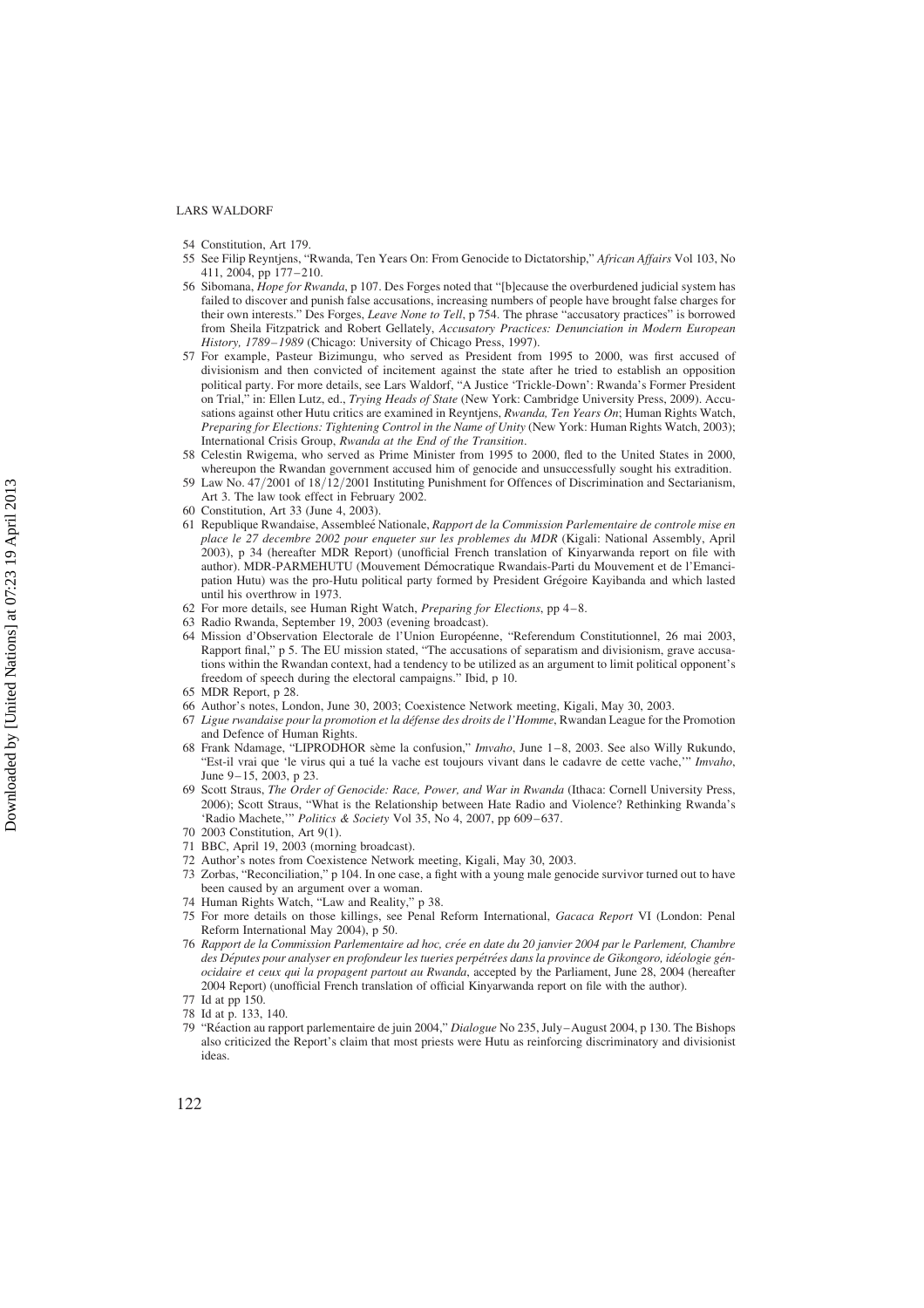- 80 Id at 133.
- 81 Ministry of Information, "Statement by Cabinet, Meeting in its Session of 17 September 2004, on the Report of the Chamber of Deputies about the Gikongoro Killings and Genocide Ideology in Rwanda," September 18, 2004, Para 4.
- 82 Ibid, Para. 5.
- 83 European Union, "Declaration by the Presidency on behalf of the European Union on the Statement of the Rwandan Government to the Parliamentary Report on Genocidal Ideology," October 6, 2004.
- 84 Ministry of Foreign Affairs, "Note Verbale," October 13, 2004, Paras 3 and 4.
- 85 "'Genocide ideology' not Kinyarwanda—Kagame," The New Times, October 25–26, 2004, p 1.
- 86 Rwandan Senate, "Genocide Ideology and Strategies for its Eradication," (2006) (copy on file with the author), p 187.
- 87 Ibid, p 16.
- 88 Ibid, p 17.
- 89 Ibid, p 17, fns 5 & 6.
- 90 Ibid, p 17, fn 8.
- 91 Ibid, p 188.
- 92 "Communiqué de l'Etat No. 045/12.00/2004," published in Imvaho, No 1569, October 4–10, 2004. Following the communiqué, the police arrested several teachers and students.
- 93 Human Rights Watch, "Law and Reality," p 39.
- 94 Law No. 18/2008 of 23/07/2008 Relating to the Punishment of the Crime of Genocide Ideology, Art 2.
- 95 Ibid, Art 3.
- 96 Ibid, Art 3. Some misspellings are corrected here.
- 97 Ibid, Articles 4 and 8.
- 98 Ibid, Art 9. It seems questionable whether young children can form the intent to destroy a group.
- 99 Ibid, Art 11.
- 100 Ibid, Art 7.
- 101 "Senate strikes clause out of genocide ideology bill," The New Times, June 13, 2008.
- 102 Brief of Human Rights Watch as Amicus Curiae in Opposition to Rule 11 bis Transfer, Prosecutor v. Yussuf Munyakazi, Case No. ICTR-1997-36-I, March 17, 2008, Paras 30-40.
- 103 IBUKA, Letter to The Honourable Justice Dennis Byron, President, International Criminal Tribunal for Rwanda re The Reaction of Genocide Survivors to the Defence of Genocide Suspects by Mrs Alison Des Forges and Human Rights Watch, April 23, 2008, p 1. IBUKA dismissed her role as a prosecution expert in ICTR trials, claiming that "[t]o give herself credibility, [she] accuses certain criminals in order to be able to defend others." Ibid. It also incorrectly claimed that Des Forges had served as an expert witness for the defence. Ibid, p 2.
- 104 Author's notes from Judicial Sector conference. The 2006 Senate Commission made the accusation more obliquely: "the ideology of genocide and the sets of ideas that generated it are not only maintained by some Rwandans but that they are also propagated by foreigners, political organisations and international NGOs, particularly through the media and those claiming to be specialists on Rwanda and the Great Lakes Region."
- 105 Decision on Prosecutor's Request for Referral to the Republic of Rwanda, Prosecutor v. Gaspard Kanyarukiga, Case No. ICTR-2002-78-R11bis, June 6, 2008, Paras 71 and 72.
- 106 Primo Levi, The Drowned and the Saved (New York: Vintage Books, 1988).
- 107 The account of Georges Rutaganda saving Odette Nyiramilimo can be found in Philip Gourevitch, We Wish to Inform You that Tomorrow We Will Be Killed With Our Families (New York: Farrar, Strauss & Giroux, 1998), p 130.
- 108 One génocidaire told Jean Hatzfeld about how "[s]ome farmers even hid Tutsis they knew for a certain price. After the Tutsis had coughed up all their savings, the farmers abandoned them to the arms of death . . .." Jean Hatzfeld, Machete Season: The Killers in Rwanda Speak (London: Serpent's Tail, 2005), p 84.
- 109 Eltringham, Accounting for Horror, pp 75-76.
- 110 Compare Kagame, "Twelfth Commemoration" with Claudine Vidal, "Les commémorations du génocide au Rwanda," Les Temps Modernes Vol 613, 2001, pp. 1-46. See also Claudine Vidal, "La commémoration du génocide au Rwanda: Violence symbolique, mémorialisation forcée et histoire officielle," Cahiers d'Etudes Africaines Vol 64, No 175, 2004, pp 261-277.
- 111 Rwandan Senate, "Genocide Ideology," p 132.
- 112 African Rights, Tribute to Courage (Kigali: African Rights, August 2002), p 76.
- 113 Ibid, p 80.
- 114 Ibid, p 88.
- 115 MDR Report, p 22.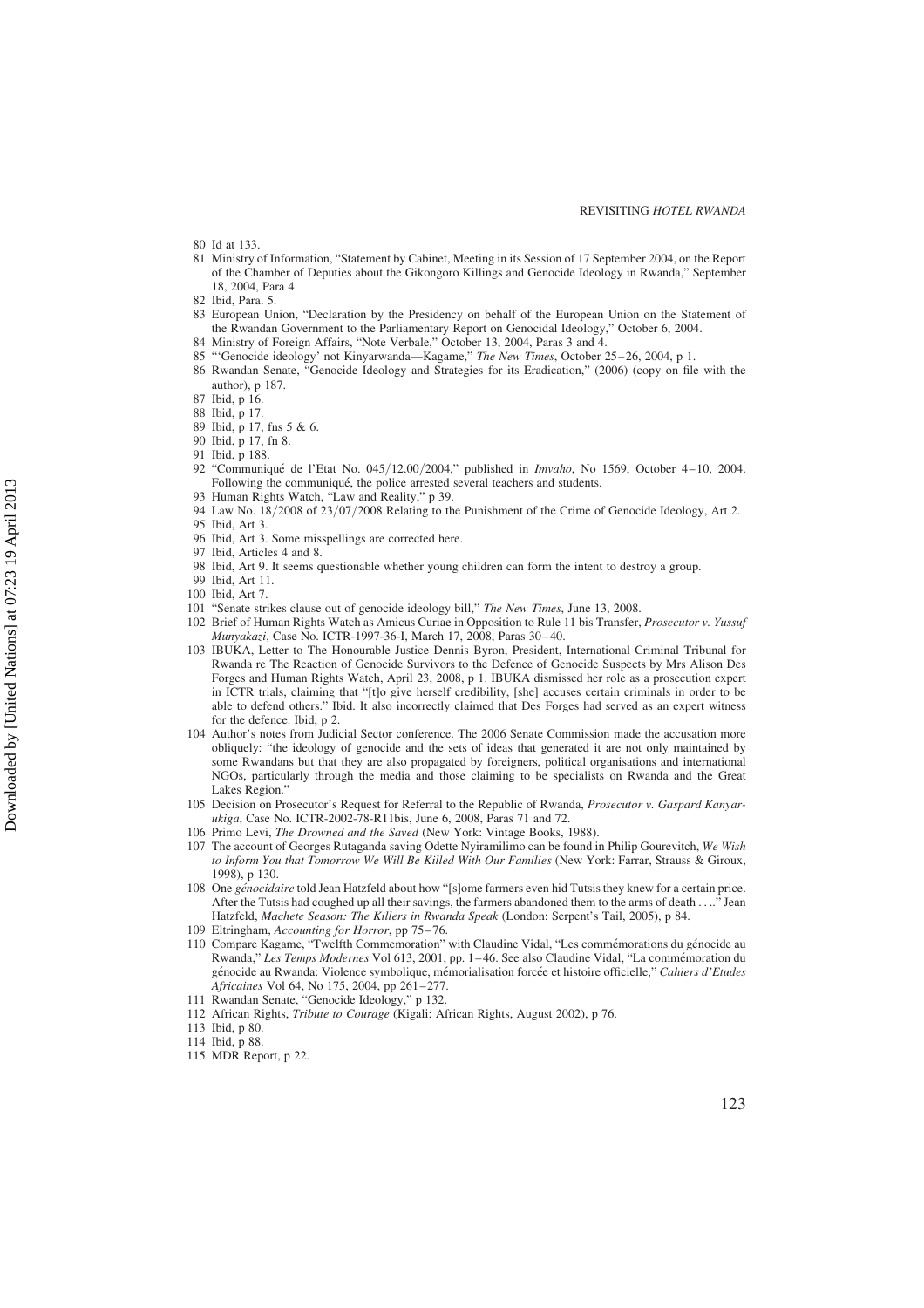- 116 Human Right Watch, Preparing for Elections, pp 8-9.
- 117 The Rwandan government was slow to investigate Dr Hitimana's disappearance—as well as that of Colonel Augustin Cyiza, the former Supreme Court Vice-President, and five others in the same period. In response to pressure from The Netherlands, the Rwandan government finally conducted a cursory investigation into the disappearances. In a July 2004 report, it claimed that Dr Hitimana "is suspected to be living in neighbouring countries" and noted that his case was "similar to" that of another parliamentarian who fled to Uganda in late March 2003—even though that person surfaced immediately in Uganda and subsequently gained asylum in Europe. Front Line Defenders, Front Line Rwanda: Disappearances, Arrests, Threats, Intimidation and Cooption of Human Rights Defenders, 2001–2004 (Dublin: Front Line Defenders 2005), p 14.
- 118 Rusesabagina's mother was Tutsi and his wife is Tutsi.
- 119 Quoted in Ndahiro and Rutazibwa, Hotel Rwanda, p 15.
- 120 "Remarks by His Excellency Paul Kagame, President of the Republic Of Rwanda at the 13th Commemoration of Genocide of 1994," Murambi, April 7, 2007, available at: http://www.gov.rw/government/ president/speeches/2007/07\_04\_07\_murambi\_genocide\_.html.
- 121 Rusesabagina, "Exposing the Pact."
- 122 The authors occasionally showed their bias in questioning survivors. For example, they asked at one point: "Did Paul Rusesabagina do anything which might have caused your death?," Ndahiro and Rutazibwa, Hotel Rwanda, p 52.
- 123 Ibid, pp 30–39.
- 124 Ndahiro and Rutazibwa, *Hotel Rwanda*, p 10. See also ibid, p 16.
- 125 Ibid, pp 22–23.
- 126 The book even features a full-page colour photo of Bemeriki, whereas the photos of survivor witnesses are arranged three or four to a page.
- 127 For more details on RTLM, see Allan Thompson, ed., The Rwandan Media and Genocide (London: Pluto Press, 2005).
- 128 Ndahiro and Rutazibwa, Hotel Rwanda, p 64.
- 129 Ibid, p 66.
- 130 Rakiya Omar, *Death, Despair and Defiance*, rev. edn (London: African Rights, 1995), pp 719–720. This account was subsequently corroborated by Human Rights Watch, based largely on a 1998 interview with Rusesabagina, see Des Forges, Leave None to Tell, pp 633–634. Human Rights Watch also recounts how Rusesabagina's interview with a Belgian newspaper on April 15, 1994 spurred the genocidal regime to protect the hotel with policemen, see ibid, p 633.
- 131 See Paul Rusesabagina and Tom Zoellner, An Ordinary Man: An Autobiography (2006).
- 132 Romeo Dallaire (with Brent Beardsley), Shake Hands with the Devil: The Failure of Humanity in Rwanda (London: Arrow Books, 2004), p 360. This contradicts the new book's assertion "One of the most disturbing lies conveyed by the film is the one showing the hotel manager finally succeeding in saving the refugees thanks to his forces of persuasion, a few bottles of wine and cognac, and a little money." Ndahiro and Rutazibwa, Hotel Rwanda, p 39.
- 133 Omar, Death, Despair, p 719.
- 134 Ibid, p 721. As Nsanzuwera made clear, the army's decision rested on more than good connections with Rusesabagina: "Many military officers who were married to Tutsis had evacuated their in-laws to the hotel and therefore had personal reasons to be concerned." Ibid.
- 135 Gourevitch, We Wish to Inform, pp 129-130.
- 136 Quoted in Ndahiro and Rutazibwa, Hotel Rwanda, pp 71–72. Interestingly, there is no direct testimony from her in the book.
- 137 Stephen Kinzer, A Thousand Hills: Rwanda's Rebirth and the Man Who Dreamed It (London: John Wiley & Sons, 2008), p 246.
- 138 The government's campaign to portray Rusesabagina as a negationist and proponent of genocide ideology appears to have pushed him into making more and more strident political pronouncements that teeter dangerously close to a pernicious brand of revisionism.
- 139 Author's notes of extradition hearing, April 3, 2008. Indeed, the magistrate rightly ruled that Rusesabagina could not be considered an expert witness. The Government of the Republic of Rwanda v. Vincent Bajinya, et al., Decision (City of Westminster Magistrates' Court, June 6, 2008), Paras 398 and 340.
- 140 At one point, the prosecutor and Rusesabagina entered into this exchange:
	- Prosecutor: Had you saved them?

Rusesabagina: I helped them. I saved their lives. In the Mille Collines, people's lives were saved. Prosecutor: Were they saved by you? Rusesabagina: Saved by God.

Prosecutor: But helped by you?